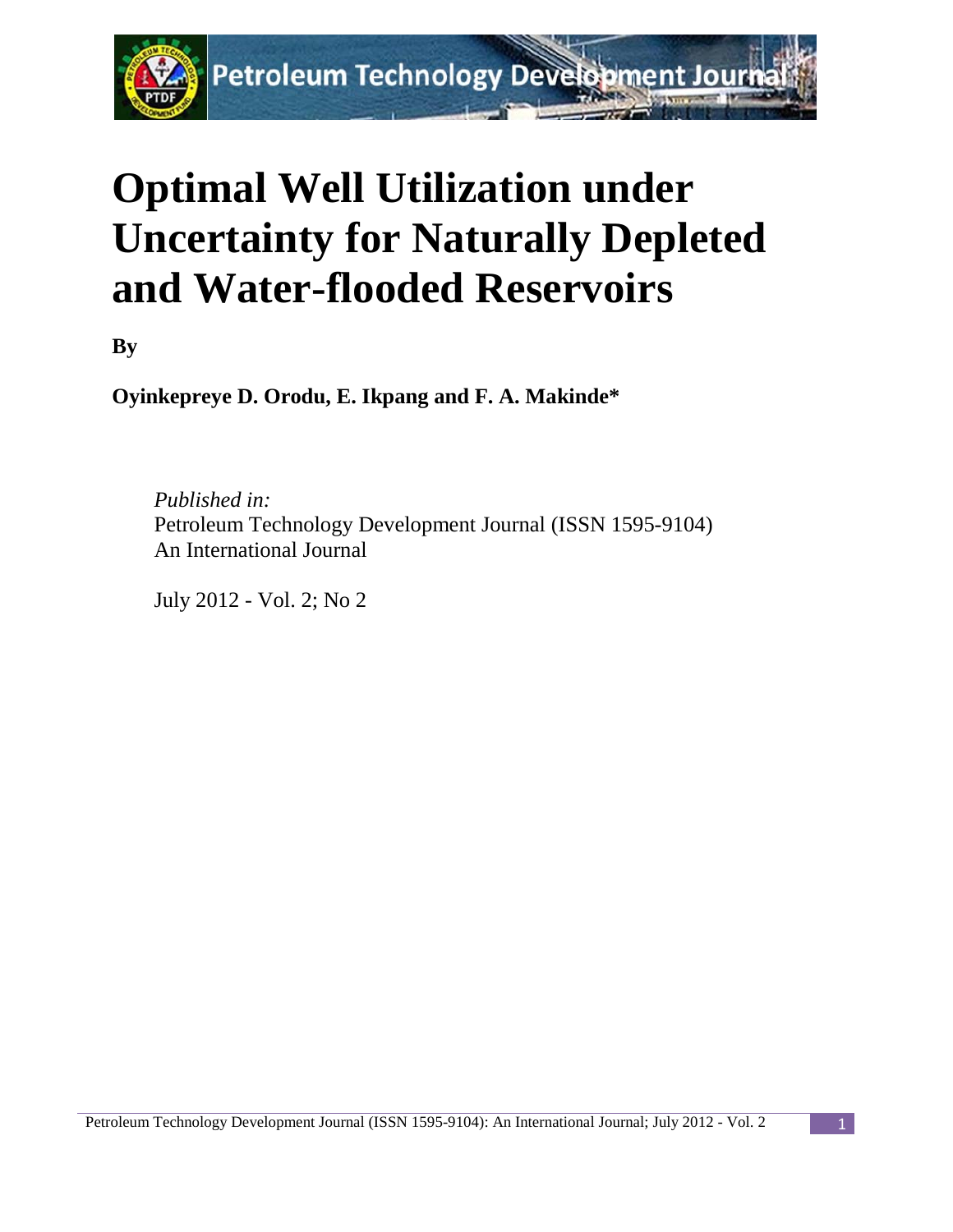

# *Abstract*

*Expected monetary value (EMV) or risked net present value (NPV) is the basis used in this study to maximize well utilization with a focus on evaluating optimal sidetrack time. Sidetrack from a production well (and injection well) depending on the recovery mechanism is meant to exploit by-passed reserves and/or isolated marginal reserves. Production from the main wellbore exploiting a lower horizon is commingled with that from a secondary wellbore (sidetrack) exploiting a higher horizon. The problem can be adapted to sequential production from both horizons. Decision analysis, Monte-Carlo Simulation, time value of money and production forecast by Arps' rate-time model and 1-Dimensional frontal displacement model are applied inview of optimizing sidetrack time in a spreadsheet. Uncertainty of the effect of the sidetrack operation on production and that of economic and reservoir parameters were incorporated into the analysis. Optimal sidetrack time is highly dependent on the probability of success of the sidetrack while the decision to sidetrack is more profitable over the no-sidetrack option for the cases studied. For application to multi-well systems, a tank-model approach may be favorable, consisting of multi-tank model based on a transfer coefficient for inter-tank interaction/transmissibility.*

# **1.** Introduction

ı

The economic viability of a project may solely determine the onward execution of the project without prejudice to political sentiments, but without a negative impact on the environment. Likewise, the risks involved are enumerated and evaluated for mitigation. *EIA[1](#page-1-0)* classified risk in the energy sector into 5 groups namely market or price risk, operational risk, credit/default risk, liquidity risk and political risk (new regulation, expropriation). The first three risks, in addition to the basic reservoir parameters affecting production performance shall be considered.

Maximizing recovery of existing producing field is pertinent to improving return-on-investment. Hence, maximizing recovery by either recompleting a well to add more drainage points (extension of perforation zones) or sidetracking through an existing well to establish a secondary wellbore for sequential or commingled production shall be considered. In Nigeria, the Directorate of Petroleum Resources (DPR) regulation does not support commingling of fluids having different fluid properties (PVT properties), so for such cases sequential production is required. Though, smart (intelligent) wells enable both sequential and commingled production with minimal intervention for improved net present value (NPV). DPR commingling exemptions based on permission through the deployment of a smart well<sup>[2](#page-1-1)</sup>. Likewise, marginal field operators in Nigeria are exempted by DPR from the prohibition of commingling for improved NPV due to

<sup>\*</sup> Authors are in the Department of Petroleum Engineering, Covenant University, Ota, Nigeria.

<span id="page-1-0"></span> $<sup>1</sup>$  Energy Information Administration, Derivatives and Risk Management in the Petroleum, Natural Gas,</sup> and Electricity Industries, U.S. Department of Energy, Washington, DC (2002)

<span id="page-1-1"></span><sup>&</sup>lt;sup>2</sup> Brock, W. R., Oleh, E. O., Linscott, J. P., and Agara, S.: "Application of Intelligent Completion Technology in a Triple-Zone Gravel-Packed Commingled Producer," paper SPE 101021 presented at the 2006 SPE Annual Technical Conference and Exhibition, San Antonio, Texas, 24-27 September.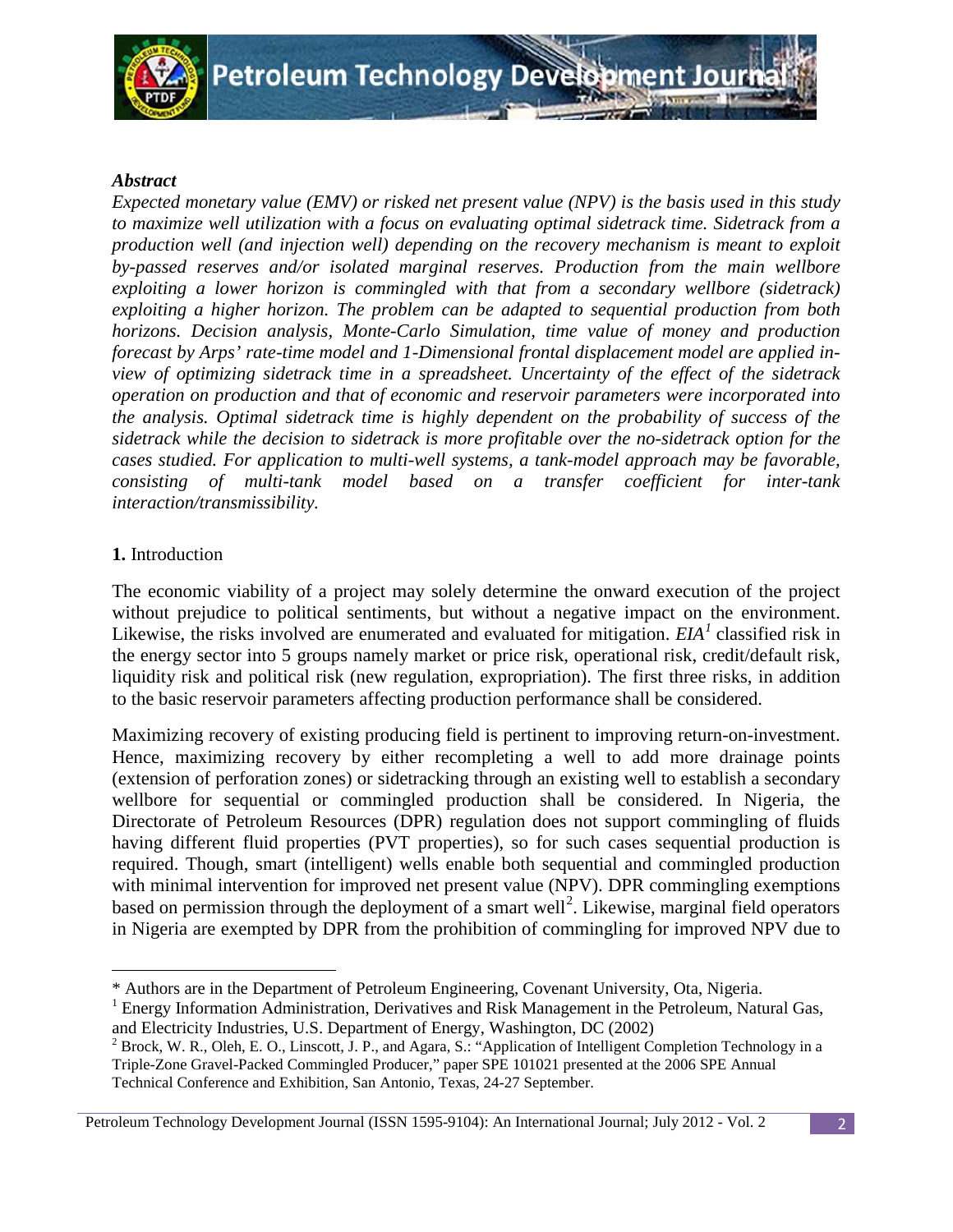

**Petroleum Technology Devel** 

marginal accumulation as an incentive<sup>[3](#page-2-0)</sup>. *Konopczynski et al.*<sup>[4](#page-2-1)</sup> revised international regulatory bodies' reason for prohibiting commingling:

- Potential to sub-optimal recovery
- Accurate flow estimation and allocation for each zone
- Fluid compatibility
- Minimization of intervention
- Lack of control (cross flow between reservoirs)

The drainage points along the primary or secondary wellbore is targeted at unlocking the potentials of the field. *Ross et al.*<sup>[5](#page-2-2)</sup> posited that 40% of oil initially in place will be produced from available technology from existing reservoirs and 20% shall be by-passed, 20% in remaining oil columns and 20% as residual oil saturation. Of the by-passed oil and remaining oil in columns, 50% of these shall be economically produced with low cost drilling schemes and slim-hole completion. Reasons for remaining oil lies in reservoir heterogeneity, reservoir compartmentalization and evidence from 4D seismic coverage of the reservoir that was monitored over time to reveal un-drained zones. Additional drainage points are meant to tap remaining oil, by-passed oil or untapped horizons due to less recoverable oil, low permeability or high sulphur content.

*Orodu and Tang*<sup>[6](#page-2-3)</sup> and *Lerche and Mudford*<sup>[7](#page-2-4)</sup> had evaluated optimal sidetrack (recompletion) time under risk to exploit a less productive horizon with the continued or botched production scenario of the highly productive horizon under production. The former authors studied secondary recovery mechanism under water flooding and the latter primary recovery. Optimal time was evaluated by maximizing an objective function with respect to expected monetary value (EMV) that incorporated the technical and geological risks involved with the sidetrack (recompletion) operation and the uncertainties associated with fiscal regime and production forecast. The work by *Lerche and Mudford*<sup>[8](#page-2-5)</sup> is re-evaluated to consider the impact of reservoir variables on production forecast<sup>[9](#page-2-6)</sup> and optimal sidetrack time, as well as typical and common parameters for evaluating NPV, and estimates of economic parameters suitable to the Niger Delta region. This

<span id="page-2-0"></span><sup>&</sup>lt;sup>3</sup> Avuru, A.: Comments at the 2011 SPE Annual Oloibiri Lecture and Energy Forum Series, 30 June.

<span id="page-2-1"></span><sup>4</sup> Konopczynski, M., Ajayi A., and Leigh-Ann R.: "Intelligent Well Completion Status and Opportunities for developing Marginal Reserves," paper SPE 85676 presented at the 2003 SPE Nigerian Annual International Conference and Exhibition, Abuja, Nigeria, 4-6 August.

<span id="page-2-2"></span><sup>&</sup>lt;sup>5</sup> Ross, B. R., Faure, A. M., Kitsios, E. E., Oosterling, P., and Zettle, R. S. "Innovative Slim-hole Completions,"

<span id="page-2-3"></span>paper SPE 2481 presented at the 1992 European Petroleum Conference, Cannes, 16-18 November.<br><sup>6</sup> Orodu, O. D. and Tang. Z.: "Risk Evaluation Production-Injection Recompletion and Sidetrack," *Energy Exploration and Exploita* 

<span id="page-2-4"></span><sup>&</sup>lt;sup>7</sup> Lerche, I. and Mudford, B.: "Risk Evaluation for Recompletion and Sidetrack Developments in Oil Fields," paper SPE 71418 presented at the 2001 SPE Annual Technical Conference and Exhibition, New Orleans, 30 September - 2 October.<br><sup>8</sup> Ibid

<span id="page-2-6"></span><span id="page-2-5"></span>

<sup>9</sup> Fetkovich, M. J.: "Decline Curve Analysis using Type Curves," *JPT* (1980) 32, No. 6, 1065-1077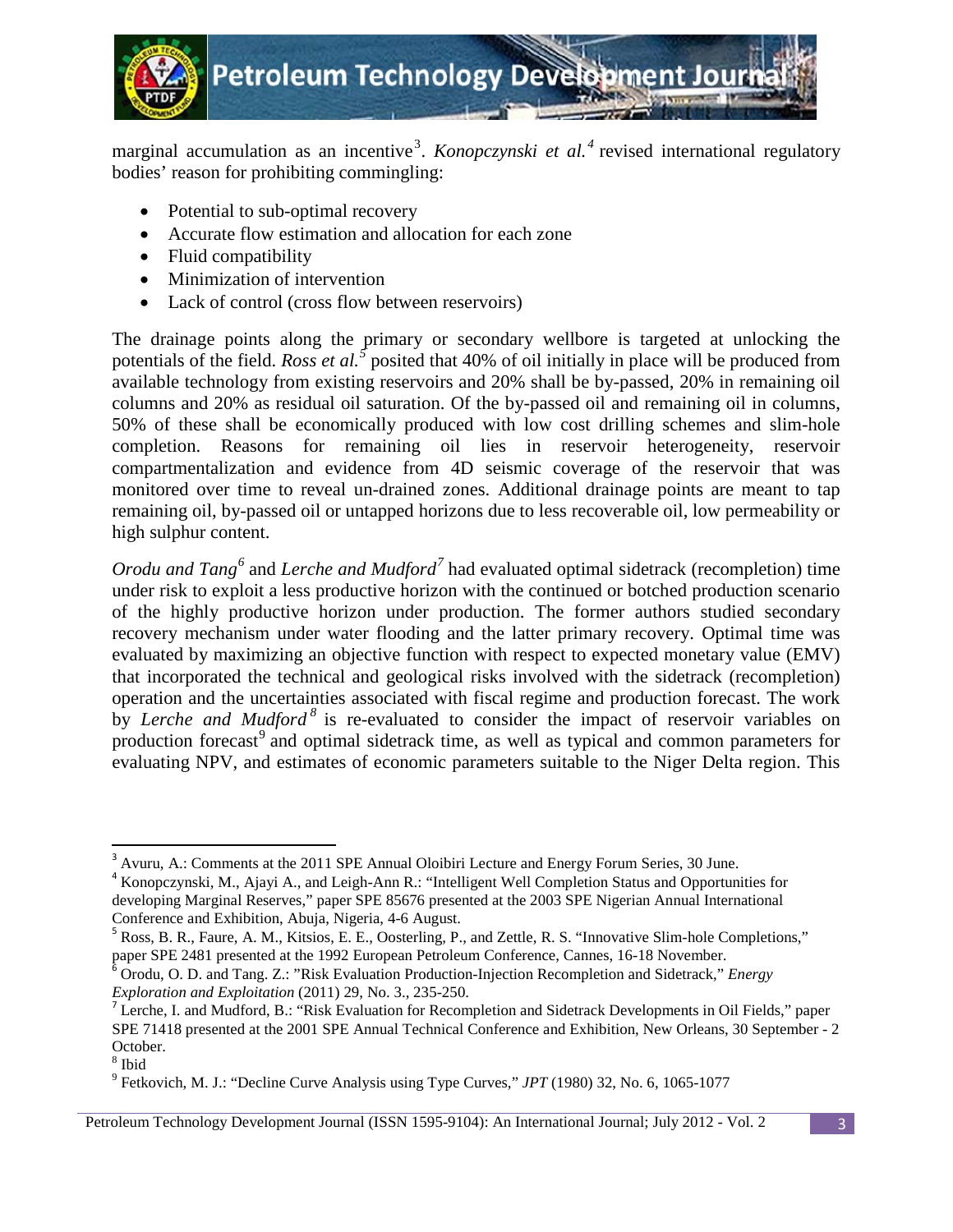

entails the use of Arps' rate-time exponential model for prediction under primary recovery. For Orodu and  $Tang<sup>10</sup>$  $Tang<sup>10</sup>$  $Tang<sup>10</sup>$  and Orodu et al.<sup>[11](#page-3-1)</sup>, the objective function is modified.



**Figure 1: (a) subsurface schematic with production well under natural depletion (b) subsurface schematic with production and injection wells under secondary recovery by water-flooding.**



# **Figure 2: Production well and production-injection well sidetrack decision tree diagram[12](#page-3-2)**

The subsurface schematic of Figure 1 is adopted for a production well under natural depletion (primary recovery) as shown in Figure 1a and Figure 1b for secondary recovery by water flooding. Based on recovery mechanism and optimization of sidetrack (recompletion) time by EMV, the decision tree of Figure 2 summarizes the associated possible outcomes as regards to the technical and geological uncertainties summed up in probability of success  $(P_A, P_B, P'_A$  and  $P'_B$ ) due to the sidetrack operation.  $P_A$  and  $P_B$  are the probabilities of success (POS) of production

 $10$  Orodu and Tang, op. cit.

<span id="page-3-1"></span><span id="page-3-0"></span><sup>&</sup>lt;sup>11</sup> Orodu, O. D., Ako, C. T., and Craig, A. J.: "Risk assessment of Optimal Sidetrack Time," *Petroleum Science and* 

*Technology* (In-Press 2011)<br><sup>12</sup> Orodu and Tang, op. cit.

<span id="page-3-2"></span>Petroleum Technology Development Journal (ISSN 1595-9104): An International Journal; July 2012 - Vol. 2 4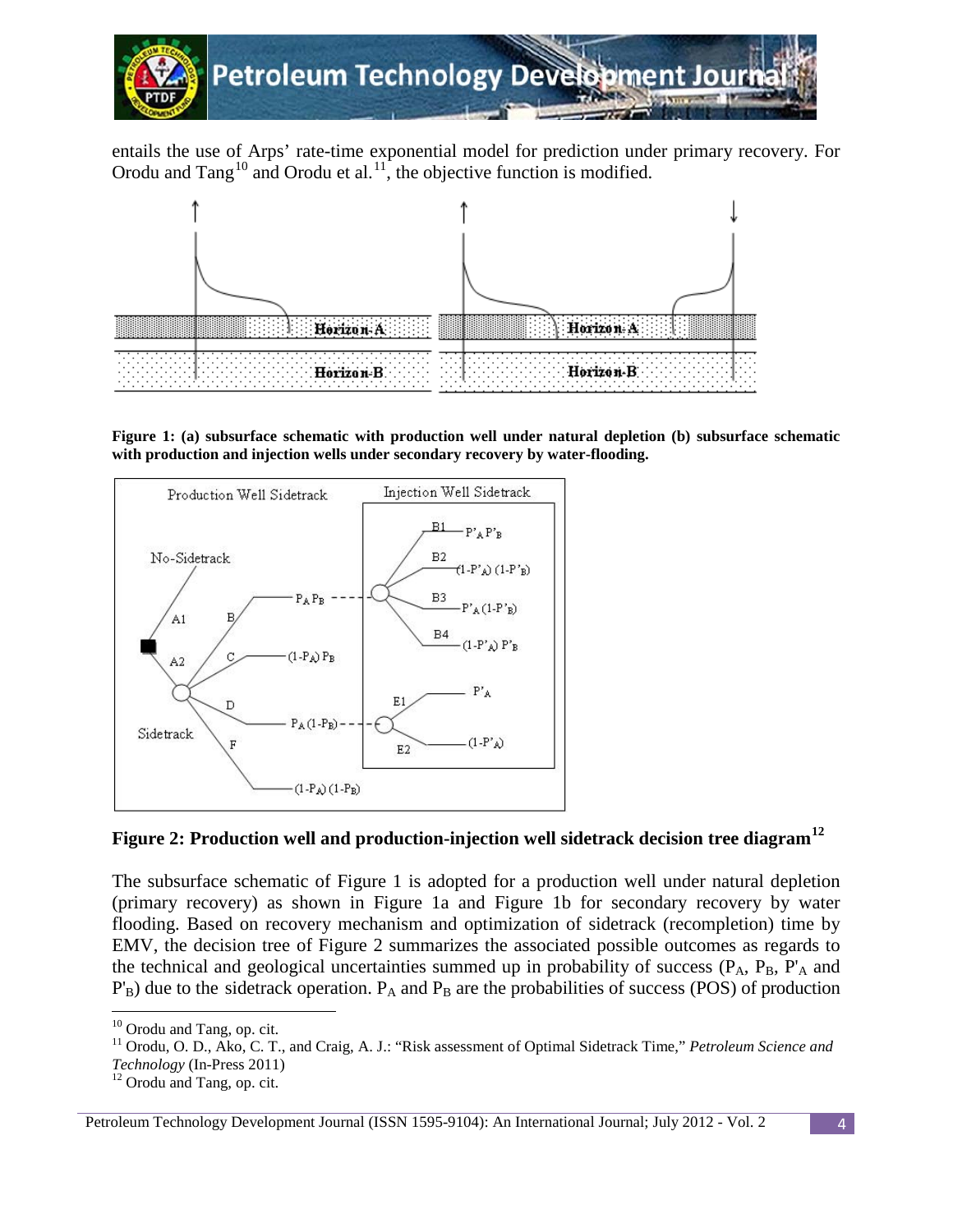

from Horizon-A and continuous production from Horizon-B due to the sidetrack (recompletion) operation to Horizon-A for the secondary wellbore. Horizon-B is under production prior to sidetrack or recompletion.  $P'_{A}$  and  $P'_{B}$  stands for POS associated with the injection well for the probability of successful injection into Horizon-A and continual injection to Horizon-B. Horizon-B represents the horizon under injection prior to sidetrack into Horizon-A. Whereas optimal sidetrack time  $(t_R)$  from the production well was evaluated for the primary recovery case (Case-I), optimal sidetrack time for both production well  $(t_R)$  and injection well  $(t_{RR})$  was considered for the secondary case (Case II). However, for Case II sequential and simultaneous sidetrack (recompletion) of the production and injection wells was evaluated.

# **2. Model Formulation**

Optimal sidetrack (recompletion) time is evaluated based on maximizing EMV that is the objective function. EMV, the product of NPV and probability of possible outcomes is computed for Case-I and Case-II for primary and secondary oil recovery systems respectively. The possible outcomes are presented in Figure 2. Sum of discounted yearly net cash-flow, NPV, is computed with respect to the components of Figure 3.

A stochastic approach for computing the optimal time is applied. This is as a result of the uncertainty of the POS estimates, cost components, discount rate, and physical and measurable reservoir variables depending on the production performance scheme used.

# **2.1 Primary Recovery – Optimal Sidetrack Time**

The objective function which is EMV, the probability weighted value of net cash flow is optimized. The set-up of the decision tree and its analysis in computing EMV are detailed and as seen in *Newendorp and Schuyler[13](#page-4-0)* . Equation (1) is the EMV of the production well sidetrack.

$$
E_s = P_A P_B (B) + P_A (1 - P_B) (D) + P_B (1 - P_A) (C) + (1 - P_A). (1 - P_B) (F)
$$
\n(1)

where:  $B = V_B + V_A$ 

 $\overline{\phantom{0}}$ 

 $D = V_B(t_R) + V_A$ 

 $C = V_B - C_{AO}$ 

 $F = V_B(t_R) - C_{AO}$ 

 $E_s = P_A (V_A + C_{AO}) + P_B [V_B - V_B(t_r)] + V_B(t_r) - C_{AO}.$  (2)

where B, D, C and F are the NPV associated with the branches on figure 2,  $P_A$  is POS of sidetrack from the production well,  $P_B$  is POS of having continuous production from Horizon-B

<span id="page-4-0"></span><sup>&</sup>lt;sup>13</sup> Newendorp, P. and Schuyler J.: *Decision Analysis for Petroleum Exploration*, 2<sup>nd</sup> ed., Planning Press, Colorado (2000).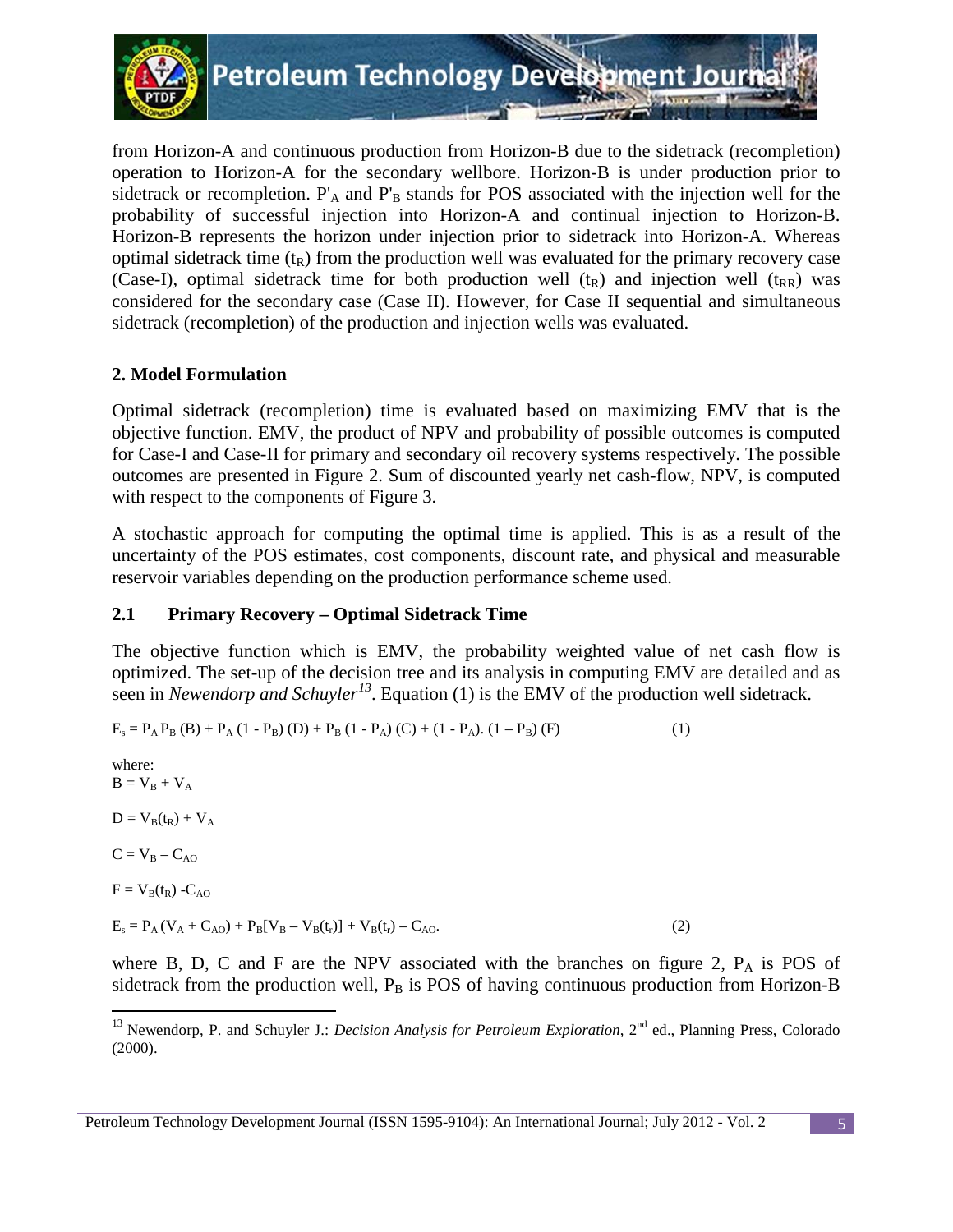

after sidetracking,  $V_A$  is NPV of Horizon-A, \$MM,  $V_B$  is NPV of Horizon-B, \$MM,  $V_B(t_R)$  is NPV at optimal sidetrack time for the production well,  $M_{\rm M}$ ,  $C_{\rm AO}$  is cost of sidetrack (drilling + completion), \$MM.

NPV, an integral component of EMV is derived based on the components of figure 3. The cumulative oil produced between two time intervals is based on Arps' exponential decline model. Volume of oil produced from Horizon-B over time interval is given in equation (3).



**Figure 3: Components of the cash flow** 

$$
dq_B = q_{BO}e^{(-D_B t)}dt
$$
\n(3)

where  $q_B$  is volume of oil produced from Horizon-B, bbl;  $q_{BO}$  is initial oil production rate from Horizon-B, bbl/yr;  $D_B$  is annual nominal exponential decline of Horizon-B and t is time in years.

Given that  $P_0$  is oil price,  $\alpha_B$  is the variable cost for producing hydrocarbons from Horizon-B ( $\$\text{bb{b}}$ bbl),  $\beta_B$  is fixed production cost as a percent of CAPEX and C<sub>BO</sub> is the investment required for drilling and completions therefore for a given time interval, NPV is given as,

$$
dV_B = (P_o - \alpha_B)q_{BO}e^{-D_Bt}e^{-i_Dt}dt - C_{BO} - C_{BO}\beta_Be^{-i_Dt}dt
$$
\n(4)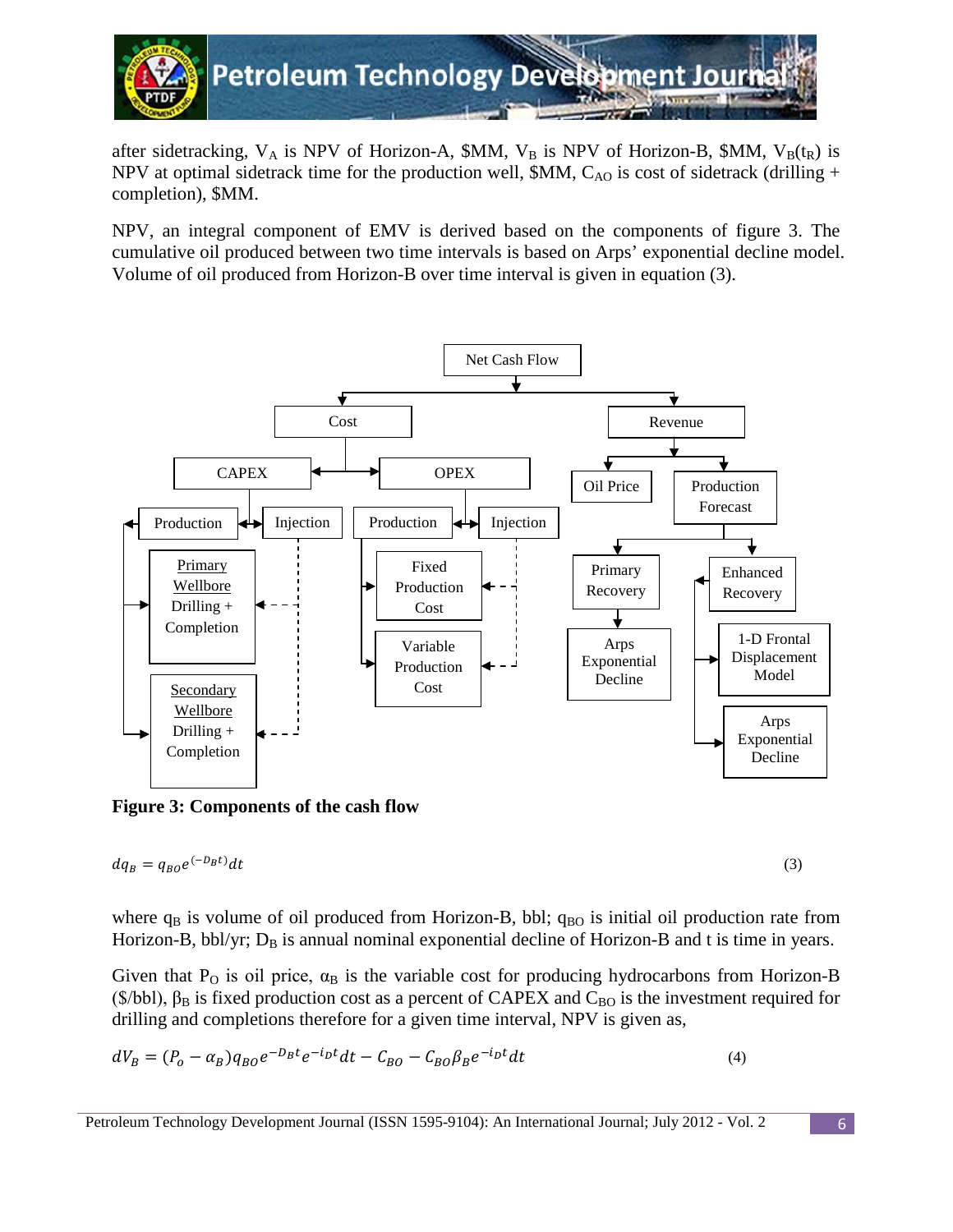

$$
V_B = (P_o - \alpha_B) q_{BO} e^{-i_D t_R} \int_0^{t_{Bel}} e^{-(D_B + i_D)t} dt - C_{BO} - C_{BO} \beta_B \int_0^{t_{Bel}} e^{-i_D t} dt
$$
 (5)

$$
V_B = \frac{(P_o - \alpha_B)}{-(D_B + i_D)} q_{BO} \left[ e^{-(D_B + i_D)t_{Bel}} - 1 \right] - C_{BO} + \frac{c_{BO} \beta_B e^{-i_D t_{Bel}}}{i_D} - C_{BO} \beta_B \tag{6}
$$

where  $i_D$  is discount rate and  $t_{Bel}$  is time to economic production limit for Horizon-B. Similarly, we can represent the value obtained from Horizon-A at the economic limit  $(t_{\text{Ael}})$  as,

$$
V_A = \frac{(P_0 - \alpha_A)q_{AO}e^{-i_D t_R}}{-(D_A + i_D)} \left[ e^{-(D_A + i_D)t_{Ael}} - 1 \right] - C_{AO}e^{-i_D t_R} + \frac{C_{AO} \beta_A e^{-i_D t_{Ael}}}{i_D} - \frac{C_{AO} \beta_A e^{-i_D t_R}}{i_D} \tag{7}
$$

Continuous discounting is applied and in particular, the difference between equation (5) and (7) is the production start time from Horizon-A and Horizon-B and so influences the discounting of net cash flow to the present value. Substituting equations (5) and (7) into equation (1) gives equation (8).

 = � (−)−−�+� <sup>−</sup>(+) <sup>+</sup> (−)− (+) <sup>+</sup> − <sup>−</sup> − � + �� (−)−�+� <sup>−</sup>(+) <sup>+</sup> (−) (+) <sup>−</sup> <sup>+</sup> − − � + −−++−−++−−+

OßB+PO-aBgBOe-DB+iDtR-DB+iD+PO-aBgBODB+iD-CBO+CBOßBe-iDtRiD-CBOßB-

$$
C_{AO}e^{-i_D t_R} \tag{8}
$$

Optimal production well sidetrack time  $(t_R)$  is obtained by differentiating equation (8) and making  $t_R$  the subject of formula (equation (9)).

$$
t_R = -\frac{1}{D_B} \ln \frac{-K}{M} \tag{9}
$$

where,

$$
K = \left[\frac{i_D P_A (P_O - \alpha_A) q_{AO} e^{-(D_A + i_D) t_{Ael}}}{(D_A + i_D)} - \frac{i_D P_A (P_O - \alpha_A) q_{AO}}{(D_A + i_D)} + i_D C_{AO} + P_A C_{AO} \beta_A + P_B C_{BO} \beta_B - C_{BO} \beta_B\right]
$$
(10)

$$
M = q_{BO}(P_O - \alpha_B)(1 - P_B)
$$
 (11)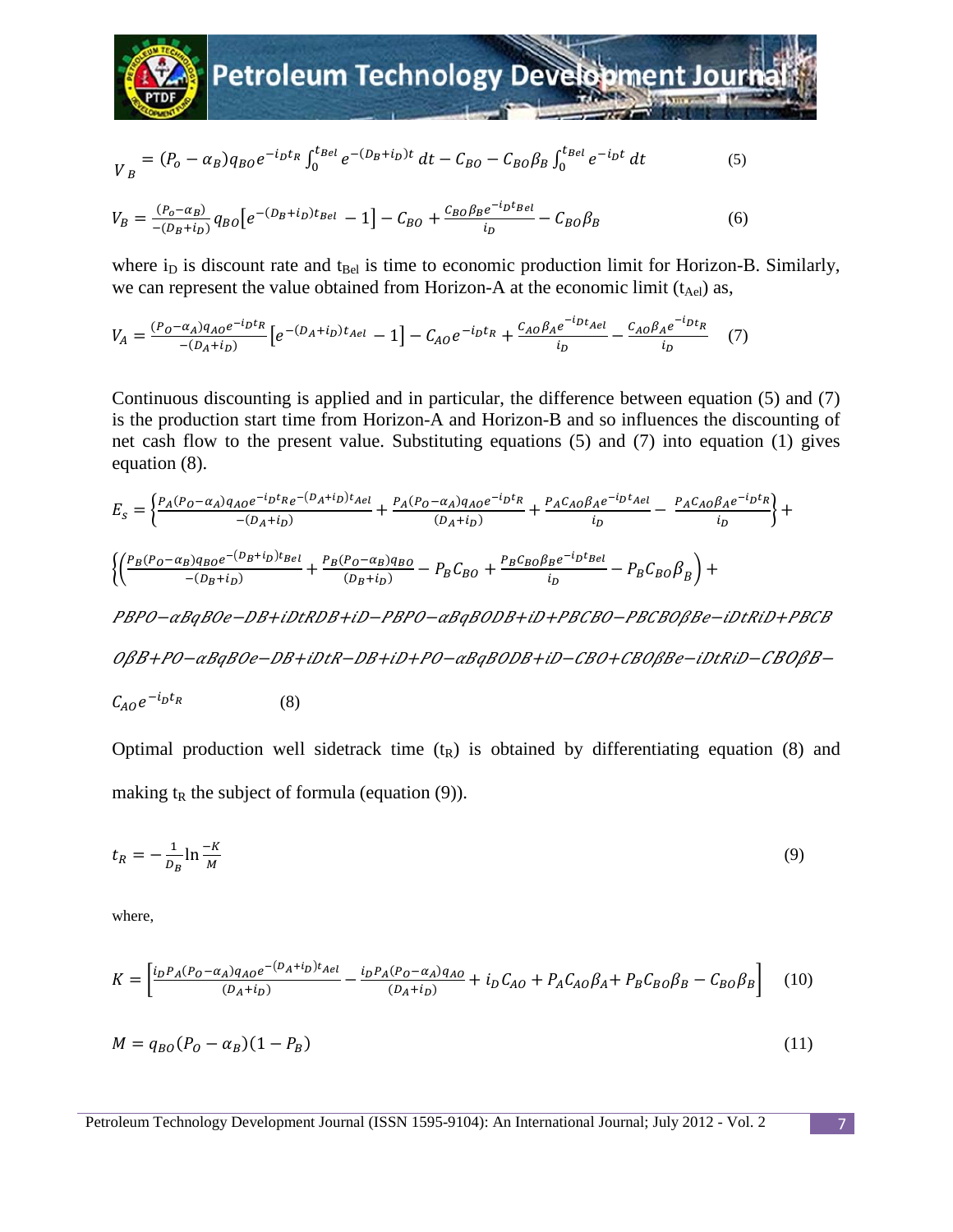

In addition, Fetkovich's<sup>[14](#page-7-0)</sup> derivation of Arps' exponential decline, equations (12) and (13) are applied to study the impact of reservoir variables on EMV as applied by Orodu and Tang<sup>[15](#page-7-1)</sup>.

$$
\frac{q(t)}{q_i} = e^{-[(q_i)max/Np_i]t}
$$
\n(12)

$$
\frac{(q_i)_{max}}{Np_i} = \frac{0.00634k}{\varphi \mu c_t r_w^2} \frac{1}{\frac{1}{2} \left[ \left( \frac{r_e}{r_w} \right)^2 - 1 \right] \left[ \ln \left( \frac{r_e}{r_w} \right) - \frac{1}{2} \right]}
$$
(13)

where  $q(t)$  is production rate at time t;  $q_i$  is initial production rate; Np<sub>i</sub> is cumulative production at time t;  $\varphi$  is porosity;  $\mu$  is viscosity;  $C_t$  is compressibility;  $r_w$  is wellbore radius and  $r_e$  is reservoir boundary radius. On comparing equation (12) with the Arps' exponential decline model, decline rate  $(D_A \text{ and } D_B)$  in the optimal sidetrack equation can be represented by equation (13). The NPV for the no-sidetrack option is obtained from equation (5). The option to sidetrack shall be compared with the option not to sidetrack. The spreadsheet of a commercial software for decision, risk and economic analysis is used.

## **2.2 Secondary Recovery – Optimal Sidetrack Time**

While optimal sidetrack time for the primary recovery case is based on the production well sidetrack portion of figure 2, that of the secondary recovery case under waterflood is based on the combination of production and injection well sidetrack. Two production performance schemes are applied, Arps' exponential decline model as applied in the previous case for production under natural depletion and Yang's model<sup>[16](#page-7-2)</sup> based on 1-D Buckley-Leverett frontal displacement theory. The Yang's model predicts oil production under waterflood and its efficacy in predicting performance at water-cut greater than 50% and in particular from the water breakthrough point onwards is presented in Orodu et al.<sup>[17](#page-7-3)</sup> when compared to performance prediction by a numerical reservoir simulator. The exponential decline model is applied for those scenarios (outcomes) where continuous water injection failed (Branch-B2 and B3, see figure 2) or injection sidetrack into Horizon-A was a failure (Branches B2, B4 and E2). And during the time lag between production well sidetrack and injection well sidetrack for production from Horizon-A for properly modeling the sequential sidetrack scenario, the exponential decline model is also used. In actual sense, the decision tree depicts sequential production and injection sidetrack. The model to be developed shall consider sequential and simultaneous sidetrack from both wells.

 $\overline{\phantom{0}}$ 

<span id="page-7-1"></span><span id="page-7-0"></span> $14$  Fetkovich, op. cit.  $15$  Orodu and Tang, op. cit.

<span id="page-7-2"></span><sup>16</sup> Yang, Z.: "A New Diagnostic Analysis Method for Waterflood Performance," *SPE Reservoir Evaluation &* Engineering (2009) 12, No. 2, 341-351

<span id="page-7-3"></span><sup>17</sup> Orodu, O.D., Tang, Z., and Anawe, P. A. L.: "Sidetrack and Recompletion Risk Evaluation – Waterflooded Reservoir", *Journal of Petroleum Science and Engineering* (2011) 78, No. 3-4, 705-718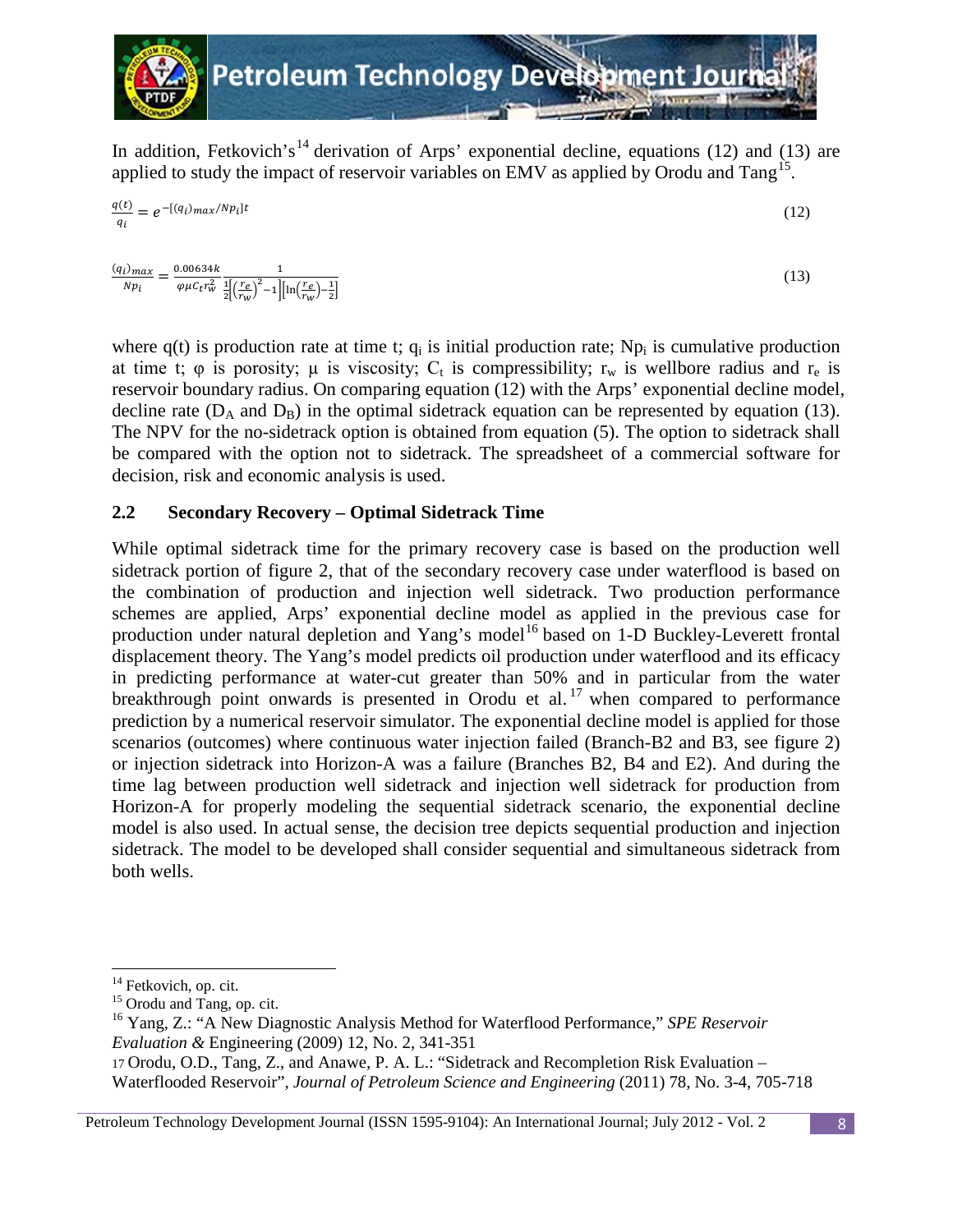



Figure 4: Production timeline for Zone-B indicating production well sidetrack time  $(t_R)$  and injection well sidetrack time ( $t_{RR}$ ) scheme adopted for all branches (a) Post water breakthrough time ( $t_{BTB}$ ) sidetrack of Zone-B (b) Pre water breakthrough time  $(t_{BT,B})$  sidetrack of Zone-B with the possibility of injection well sidetrack occurring before and after water breakthrough time of Zone- $B^{18}$  $B^{18}$  $B^{18}$ .

Figure 4 shows the timeline for production from Horizon-B with sidetrack times indicated on it. The figure further shows the flexibility of production sidetrack occurring before and after water breakthrough time in the production well.

Oil production forecast under water flooding is broken down to equation (14)

$$
q_o = \frac{q_L}{2} \left[ 1 - \sqrt{1 - 4 \left( \frac{E_v}{B} \right) \left( \frac{PV}{N_L} \right)} \right] \tag{14}
$$

This is based on Yang's model where,

$$
Y = \left(\frac{E_v}{B}\right)\frac{1}{t_D} \tag{15}
$$

$$
f_o = \frac{1}{2} \left( 1 - \sqrt{1 - 4Y} \right) \tag{16}
$$

<span id="page-8-0"></span><sup>&</sup>lt;sup>18</sup> Orodu and Tang, op. cit.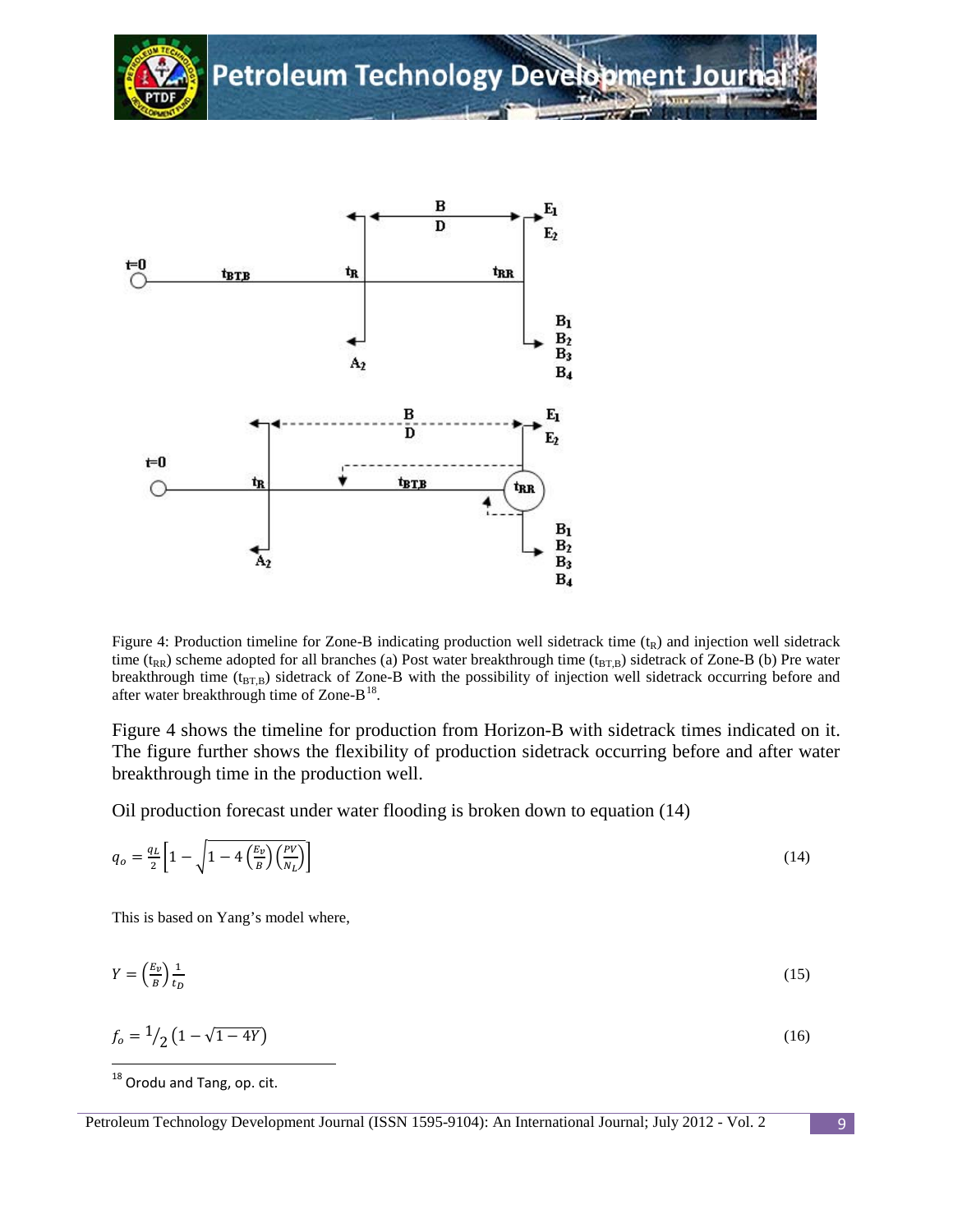

Equation (14) is further broken down to,

$$
q_o = \frac{i_L}{2} \left[ 1 - \sqrt{1 - 4 \left( \frac{E_v}{B} \right) \left( \frac{PV}{t_{iw}} \right)} \right] \tag{17}
$$

where  $N_L$  is approximately equal to  $I_W$  for time dependency which accounts for constant water injection rate, hence I<sub>W</sub>=t  $\times$  i<sub>w</sub>; q<sub>o</sub> is oil rate; q<sub>L</sub>, liquid rate; PV, pore volume; N<sub>L</sub>, cumulative liquid production;  $E_V$ , volumetric sweep efficiency; B, relative permeability ratio parameter;  $t_D$ , fraction of cumulative liquid production to related formation volume; Y, oil fractional flow equation; fo, oil-cut;  $I_w$ , cumulative water injection;  $i_w$ , water injection rate.

Equation (18) gives the EMV (objective function for optimization) for either the simultaneous production-injection sidetrack or the sequential production-injection well sidetrack for the waterflood reservoir case. The equation is based on the decision tree of figure 2.

$$
Es = P_B P_A [(B_1 + B + A_2) \hat{P}_B \hat{P}_A + (B_2 + B + A_2) (1 - \hat{P}_B) (1 - \hat{P}_A) + (B_3 + B + A_2) (1 - \hat{P}_B) \hat{P}_A + (B_4 + B + A_2) P_A P_A P_B
$$
  
 
$$
B + A2PB1 - PA + PB1 - PAC + A2 + 1 - PBPAE1 + D + A2PA + E2 + D + A21 - PA + 1 - PB1 - PAA2
$$

(18)

The equation is after *Orodu and Tang [19](#page-9-0)* with timelines shown in figure 4. Based on the components of the net cash flow schematic of figure 3 and the assumption of uniform oil production before water breakthrough which was verified by numerical simulation of 1D flow, the NPV for the no-sidetrack scenario is given in equation (19).

$$
NPV_{ns} = -C_B - C_B - I_B i_w \int_0^{t_{B98}} e^{-i_{d}t} dt + (P_o - \alpha_B) \int_{t_{BT,B}}^{t_{B98}} q_{1B} e^{-i_{D}t} dt + \frac{(P_o - \alpha_B)}{t_{BT,B}} N_{PBT} \int_0^{t_{BT,B}} e^{-i_{D}t} dt - \beta (C_B + C_B) \int_0^{t_{B98}} e^{-i_{D}t} dt
$$
\n(19)

where in equation (18) and (19) A,  $A_2$ , B, B<sub>2</sub>, C, D, E<sub>1</sub> and E<sub>2</sub> are NPV linked to the branches on the decision tree of figure 2;  $P_A$  and  $P'_A$  are the POS of production and injection wells for Horizon-A;  $P_B$  and  $P'_B$  are the POS of production and injection wells for Horizon-B; i<sub>D</sub> is discount rate; Po is oil price;  $t_{\text{BT,B}}$  is water breakthrough time for Horizon-B;  $t_{B98}$  is time to 98% water-cut production for Horizon-B;  $\beta$  is fixed production (injection) cost; I<sub>B</sub> is variable injection cost per barrel; i<sub>w</sub> is water injection rate;  $\alpha_B$  is variable production cost for Horizon-B; Np<sub>BT,B</sub> is cumulative oil produced at t<sub>BT,B</sub>;  $q_{1B}$  is oil production rate based on waterflood performance;  $C_B$ is production well cost;  $C_B$  is injection well cost;  $q_{1B}$  is production rate subject to Yang's model for Horizon-B.

 $19$  Ibid

<span id="page-9-0"></span>Petroleum Technology Development Journal (ISSN 1595-9104): An International Journal; July 2012 - Vol. 2 10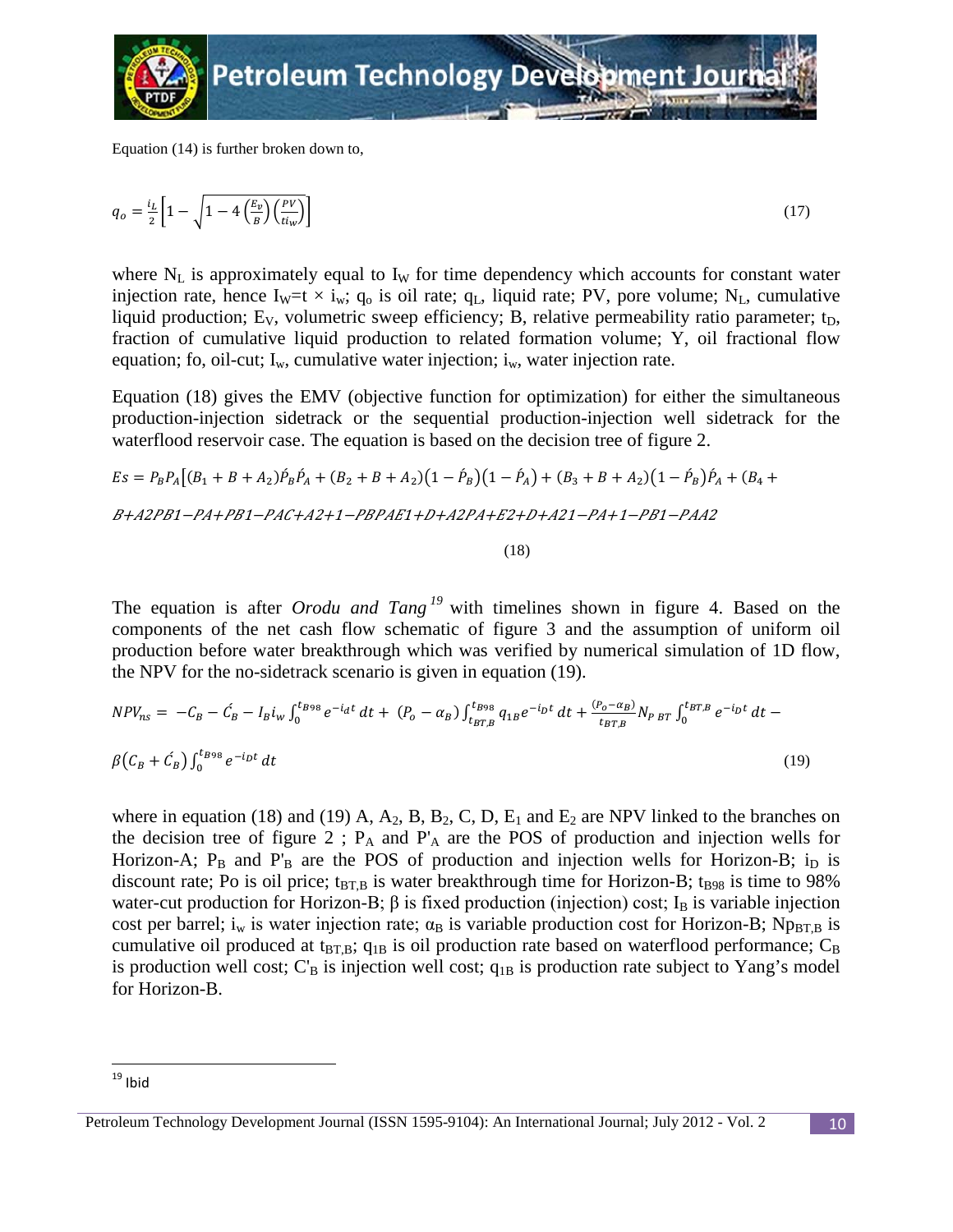

The optimization function for evaluating the optimal sidetrack time is equation (18). For clarity, the NPV equations for Branches A2, B, B1 which represents the decision tree path  $A\rightarrow B\rightarrow B1$ are stated below, which are similar to equation (19) but presented to cater for the timelines of figure 4a ( $t_{BT,B}$ < $t_{R}$ < $t_{max}$ ) and figure 4b ( $0$ < $t_{R}$ < $t_{max}$ ). Solution to the objective function is by using Solver in a spreadsheet. The constraints include watercut of production from Horizon-B being less than 98% ( $f_w \le 98\%$ ) and injection well sidetrack time is greater than or equal to production well sidetrack time ( $t_{RR} \geq t_R$ ).

$$
A_{2}(t_{BT,B} < t_{R} < t_{max})
$$
\n
$$
= -C_{B} - C_{A}e^{-i_{D}t_{R}} - \tilde{C}_{B}
$$
\n
$$
- \beta(C_{B} + \tilde{C}_{B}) \int_{0}^{t_{R}} e^{-i_{D}t} dt - I_{B}i_{w} \int_{0}^{t_{R}} e^{-i_{D}t} dt + (P_{o} - \alpha_{B}) \int_{t_{BT,B}}^{t_{R}} q_{1B}e^{-i_{D}t} dt
$$
\n
$$
+ \frac{N_{P BT,B}(P_{o} - \alpha_{B})}{t_{BT,B}} \int_{0}^{t_{BT,B}} e^{-i_{D}t} dt
$$

$$
A_{2}(t_{BT,B} < t_{R} < t_{max})
$$
\n
$$
= -C_{B} - C_{A}e^{-i_{D}t_{R}} - \tilde{C}_{B}
$$
\n
$$
- \beta(C_{B} + \tilde{C}_{B}) \int_{0}^{t_{R}} e^{-i_{D}t} dt - I_{B}i_{w} \int_{0}^{t_{R}} e^{-i_{D}t} dt + \frac{N_{PBT,B}(P_{o} - \alpha_{B})}{t_{BT,B}} \int_{0}^{t_{R}} e^{-i_{D}t} dt
$$
\n
$$
(21)
$$

$$
B(t_{BT,B} < t_R < t_{max})
$$
\n
$$
= -\beta \left[ C_B \int_{t_R}^{t_{RR}} e^{-ipt} dt + C_A^R \int_{t_R}^{t_{RR}} e^{-ipt} dt \right]
$$
\n
$$
- I_B i_w \int_{t_R}^{t_{RR}} e^{-ipt} dt + (P_o - \alpha_{1A}) e^{-ipt_R} \int_0^{t_{RR} - t_R} q_{2A} e^{-(D_A + i_D)t} dt
$$
\n
$$
+ (P_o - \alpha_B) \int_{t_R}^{t_{RR}} q_{1B} e^{-ipt} dt
$$

(22)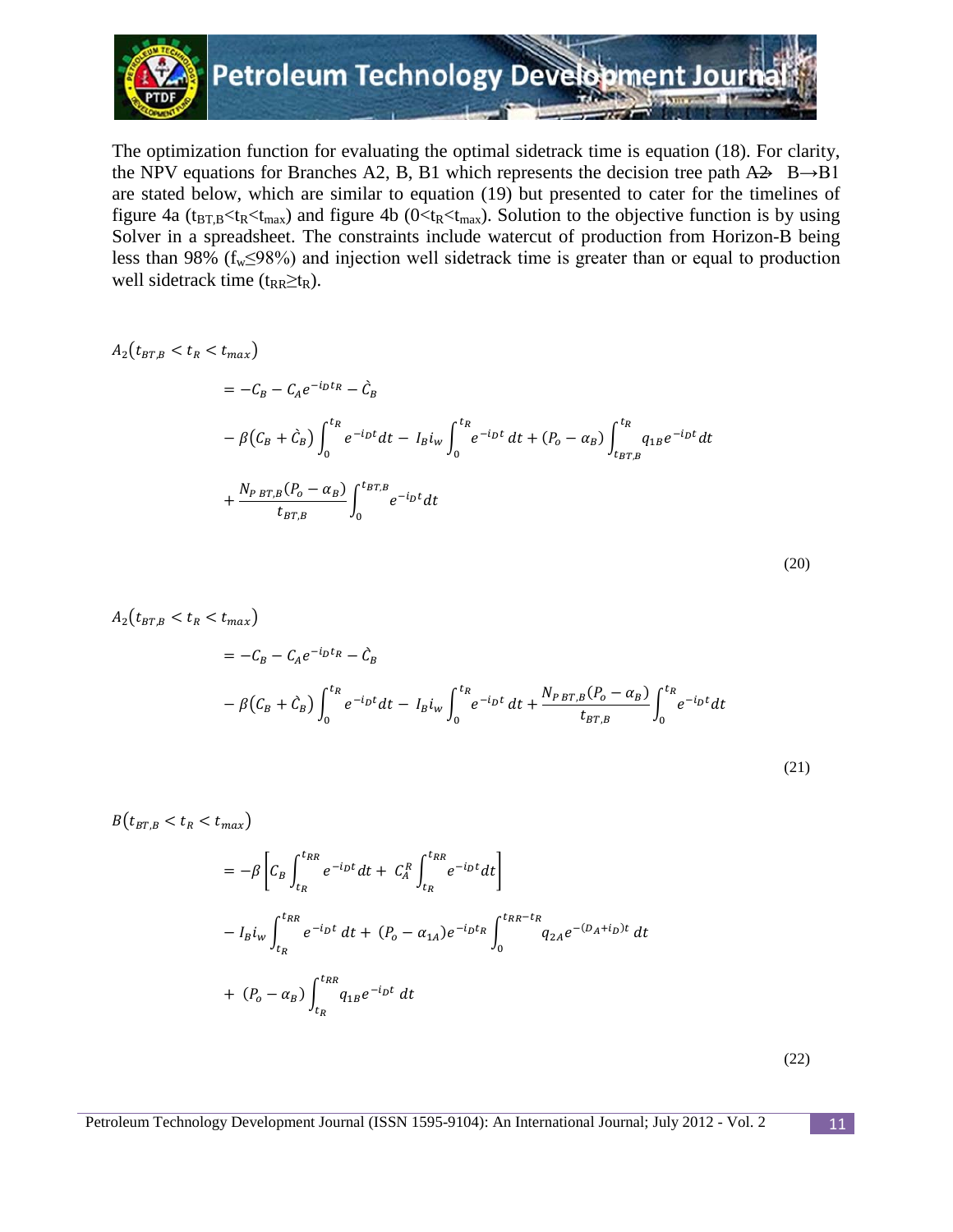

 $B(0 < t_R < t_{max})$ 

$$
= -\beta \left[ C_B \int_{t_R}^{t_{RR}} e^{-ipt} dt + C_A^R \int_{t_R}^{t_{RR}} e^{-ipt} dt \right]
$$
  

$$
- I_B i_w \int_{t_R}^{t_{RR}} e^{-ipt} dt + (P_o - \alpha_{1A}) e^{-ipt_R} \int_0^{t_{RR} - t_R} q_{2A} e^{-(D_A + i_D)t} dt
$$
  

$$
+ (P_o - \alpha_B) \int_{t_{BT,B}}^{t_{RR}} q_{1B} e^{-ipt} dt + \frac{N_{PBT,B} (P_o - \alpha_B)}{t_{BT,B}} \int_{t_R}^{t_{BT,B}} e^{-ipt} dt
$$

$$
(23)
$$

 $B_1(t_{BT,B} < t_R < t_{max}; 0 < t_R < t_{max})$ 

$$
= -\beta \left[ (C_B + \dot{C}_B) \int_{t_{RR}}^{t_{B98}} e^{-i_D t} dt + (C_A^R + \dot{C}_A) \int_{t_{RR}}^{t_{A98}} e^{-i_D t} dt \right] - \dot{C}_A e^{-i_D t_{RR}} - I_A i_w \int_{t_{RR}}^{t_{A98}} e^{-i_D t} dt
$$
  
\n
$$
- I_B i_w \int_{t_{RR}}^{t_{B98}} e^{-i_D t} dt + (P_o - \alpha_{1A}) e^{-i_D (t_{RR})} \int_{t_{BT,A}}^{t_{A98}} q_{1A} e^{-i_D t} dt + (P_o - \alpha_B) \int_{t_{RR}}^{t_{B98}} q_{1B} e^{-i_D t} dt
$$
  
\n
$$
+ \frac{N_{P BT,A} (P_o - \alpha_{1A})}{t_{BT,A}} e^{-i_D t_{RR}} \int_0^{t_{BT,A}} e^{-i_D t} dt
$$
  
\n(24)

where  $t_R$  is production well sidetrack time;  $t_{RR}$  is injection well sidetrack time ( $t_{RR} > t_R$ ); I<sub>A</sub> is variable injection cost per barrel for Horizon-A; CA is production well sidetrack cost for Horizon-A;  $C_A$  is injection well sidetrack cost for Horizon-A;  $q_{2B}$  is initial oil production rate subject to Arps' exponential decline model;  $i_{wA}$  is constant water injection rate to Horizon-A;  $\alpha_A$ is variable production cost, Horizon-A;  $t_{BT,A}$  is water breakthrough time for horizon-A;  $t_{A98}$  is water-cut at 98% water production from Horizon-A;  $Np_{BTA}$  is cumulative oil production at t<sub>BT.A</sub>.

#### **3. Results**

The parameters and its associated deterministic and stochastic values are presented in Tables A1, A2 and A3 in the Appendix for production under primary recovery and that of sequential sidetrack from both production and injection wells for secondary recovery under waterflood displacement. For the former, production from Horizon-B depicts a typical high profile production rate in the Niger Delta region. Well sidetrack cost (drilling + completion) also is typical of onshore Niger Delta estimates. The drilling plus completion cost in Table A2 for the sequential production-injection well sidetrack for secondary recovery are typical estimates from Asia (China). Injection well cost estimate depicted in Table 2 is a quarter of regular cost estimate.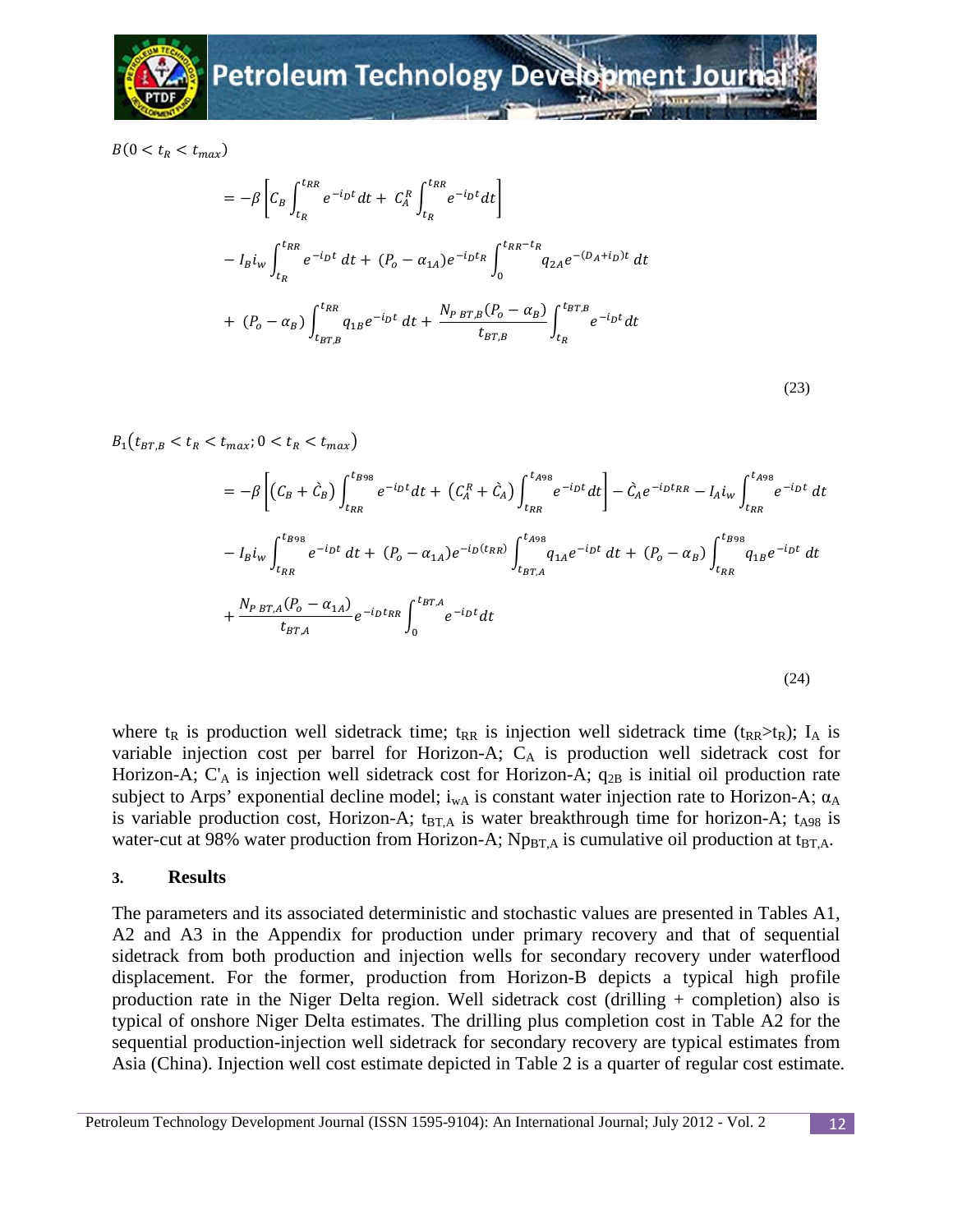

This signifies that the injection well is meant to improve performance in an inverted 5-spot pattern. The reservoir and well parameters for the secondary recovery are obtained from performance of a synthetic field.<sup>[20](#page-12-0)</sup>.

# **3.1 Primary Recovery**

Two cases are considered, Case-1 involves stochastic parameters of economic and POS, and Case-2 involves economic, POS and reservoir-well parameters. The NPV statistics of the nosidetrack option for mean, minimum, maximum and standard deviation are \$1228.2MM, \$767.1MM, \$1674.4MM and \$1.8MM respectively. This indeed is profitable but the analysis entails a look ahead scenario computation without exploration  $cost^{21}$  $cost^{21}$  $cost^{21}$ . EMV of sidetrack option has a statistics comprising of mean, minimum, maximum and standard deviation of \$1493.8MM, \$914.9MM, \$2188.1MM and \$2.2MM respectively. The overlap graph of NPV and EMV distribution is shown in figure 5. Figure 5 clearly shows the profitability of the sidetrack option over the no-sidetrack option. Optimal sidetrack time  $(t_R)$  distribution is characterized by minimum, maximum, mean, standard deviation and standard error of 1.67yrs, 4.04yrs, 2.88yrs, 0.36yrs and 0.00 respectively (figure 6). The rank correlation of the parameters with respect to  $t<sub>R</sub>$ gives the relative influence of each parameter, and it is in the decreasing order of  $P_B$ ,  $P_A$ ,  $i_D$ ,  $C_{AO}$ ,  $\alpha_B$ ,  $\alpha_A$ ...... (figure 7a). The other parameters show minimal or insignificant influence on t<sub>R</sub>.

Case-2 incorporates the stochastic tendency of reservoir and well parameters to the parameters used for Case-1. The rank correlation of parameters to  $t<sub>R</sub>$  is different (figure 7b). in decreasing order of relevance, the parameters are  $r_e$ -Horizon-B,  $\mu$ -Horizon-B,  $P_B$ , k-Horizon-B, Ct\_Horizon-B,  $r_e$ \_Horizon-A,  $\mu$ \_Horizon-A,  $P_A$  …… Oil price was the least significant. This shows that reservoir parameters of Horizon-B influences productivity and in turn the volume of producible reserves. Hence, the reservoir parameters and POS are the most vital parameters. All the parameters are estimates to a certain degree of accuracy.

 $20$  Orodu, Tang and Anawe, op. cit.

<span id="page-12-1"></span><span id="page-12-0"></span><sup>&</sup>lt;sup>21</sup> Kue Y. N. and Orodu O. D.: "Economic Analysis of Innovative Approaches to Marginal Field Development," paper SPE 106001 presented at the 2006 SPE Nigeria Annual International Technical Conference and Exhibition in Abuja, Nigeria, 31 July- 2 August.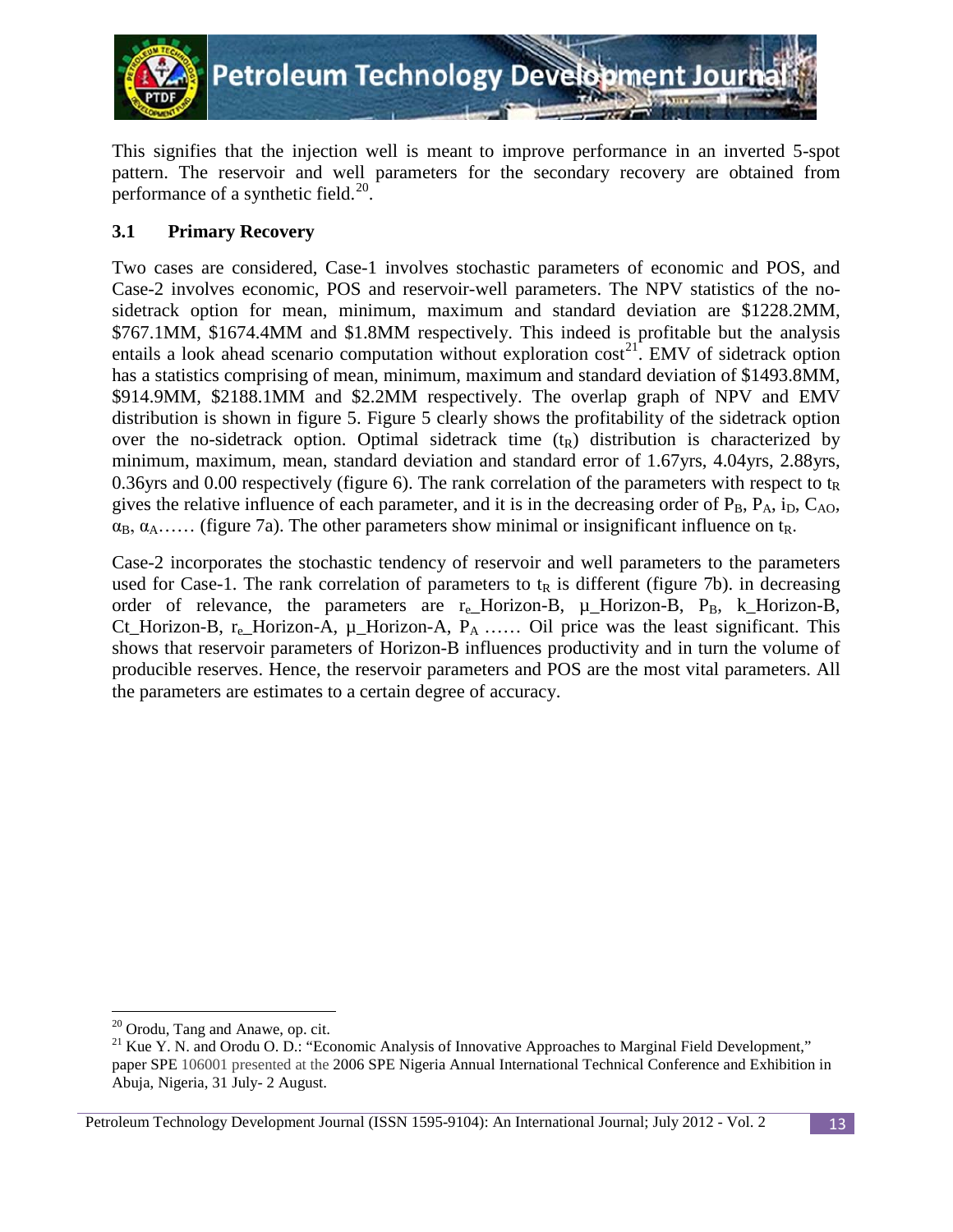



1,500,000,000

EMV-Sidetrack

EMV / NPV, \$

1,800,000,000

NPV-noSidetrack



#### **Figure 6: Optimal production well sidetrack time**  $(t_R)$  **distribution**

 $0.00$ 

900,000,000

-Fit: Beta

1,200,000,000

-Fit: Beta

 $\boldsymbol{0}$ 

2,100,000,000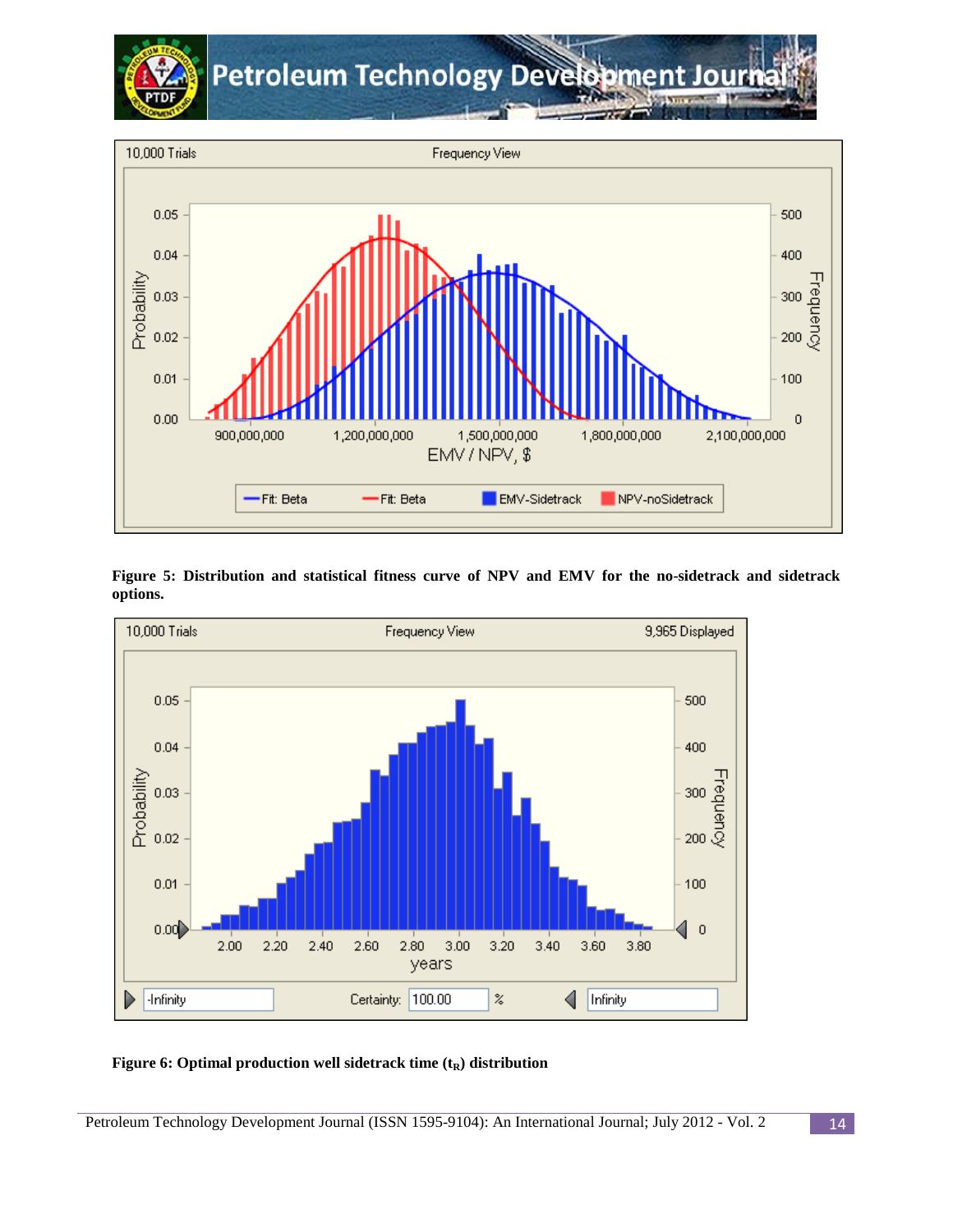



**Figure 7a: Rank correlation of stochastic parameters with optimal time**  $(t_R)$  **Case-1**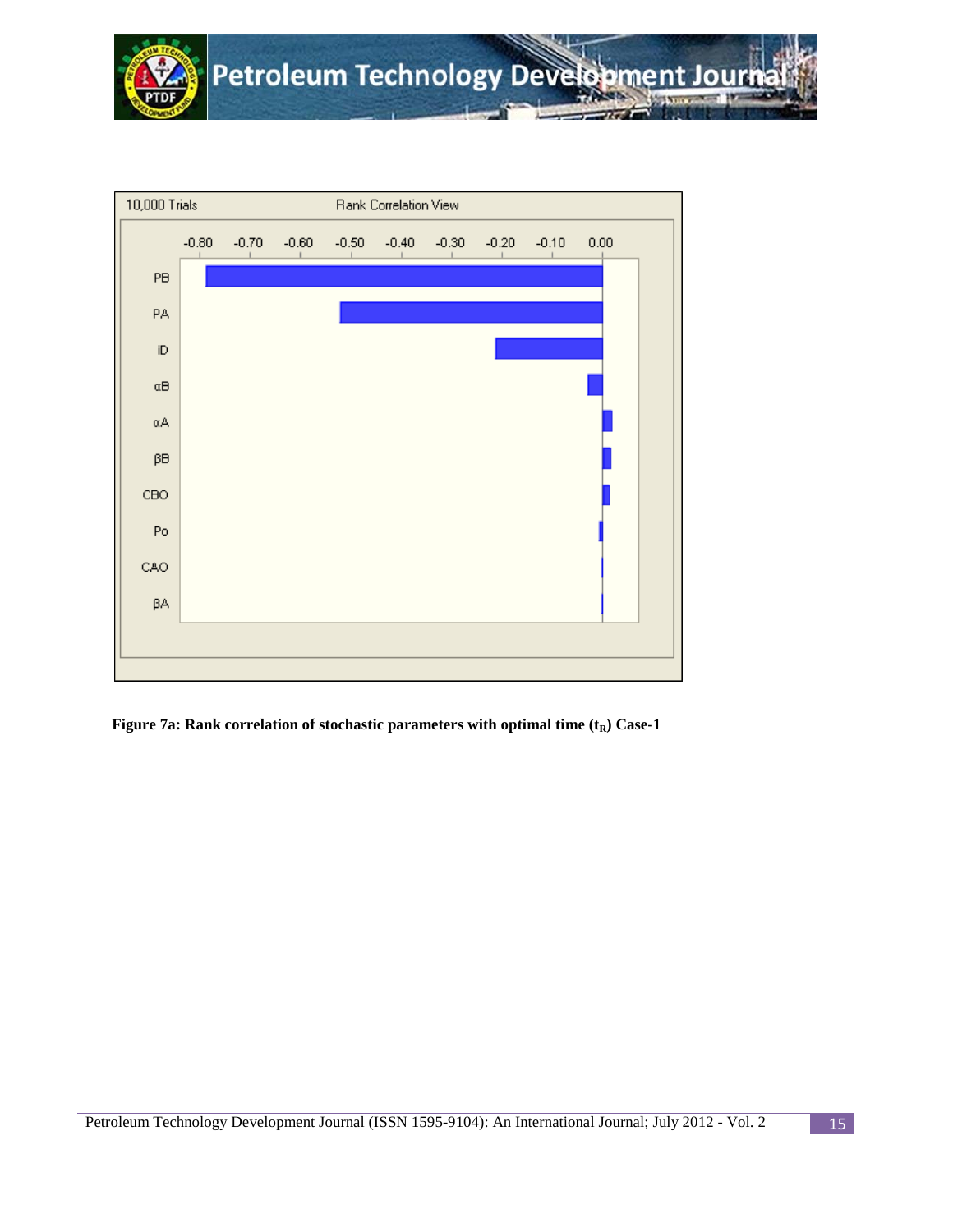



**Figure 7b: Rank correlation of stochastic parameters with optima; time**  $(t_R)$  **Case-2** 

# 3.2 **Secondary Recovery – Production and Injection Wells Optimal Sidetrack Time**

Summary statistics of minimum, maximum, mean, standard error and standard deviation for optimal production sidetrack time are 63.92months, 113.36months, 98.76months, 0.19 and 6.16momths respectively (figure 8). Though sequential production and injection sidetrack time was modeled, the results obtained showed the same optimal time for both, thereby ensuring simultaneous production and injection wells sidetrack is preferable when possible. The corresponding EMV and NPV for the sidetrack and no-sidetrack options are shown in an overlap chart (figure 8) with no recognizable superior option. However, figure 10, the cumulative probability plot shows the marginal profitability of the sidetrack option over the no-sidetrack option. Furthermore, the rank correlation of the stochastic parameters to  $t<sub>R</sub>$  gives a decreasing order of influence according to  $P_A$ ,  $P_A$ ,  $P_B$ ,  $Sw_{BT}$  Horizon-A, Ev\_Horizon-A,  $P_B$ , Swi\_Horizon-A,……… (see figure 11). The POS of the sidetrack operation for both wells is vital to the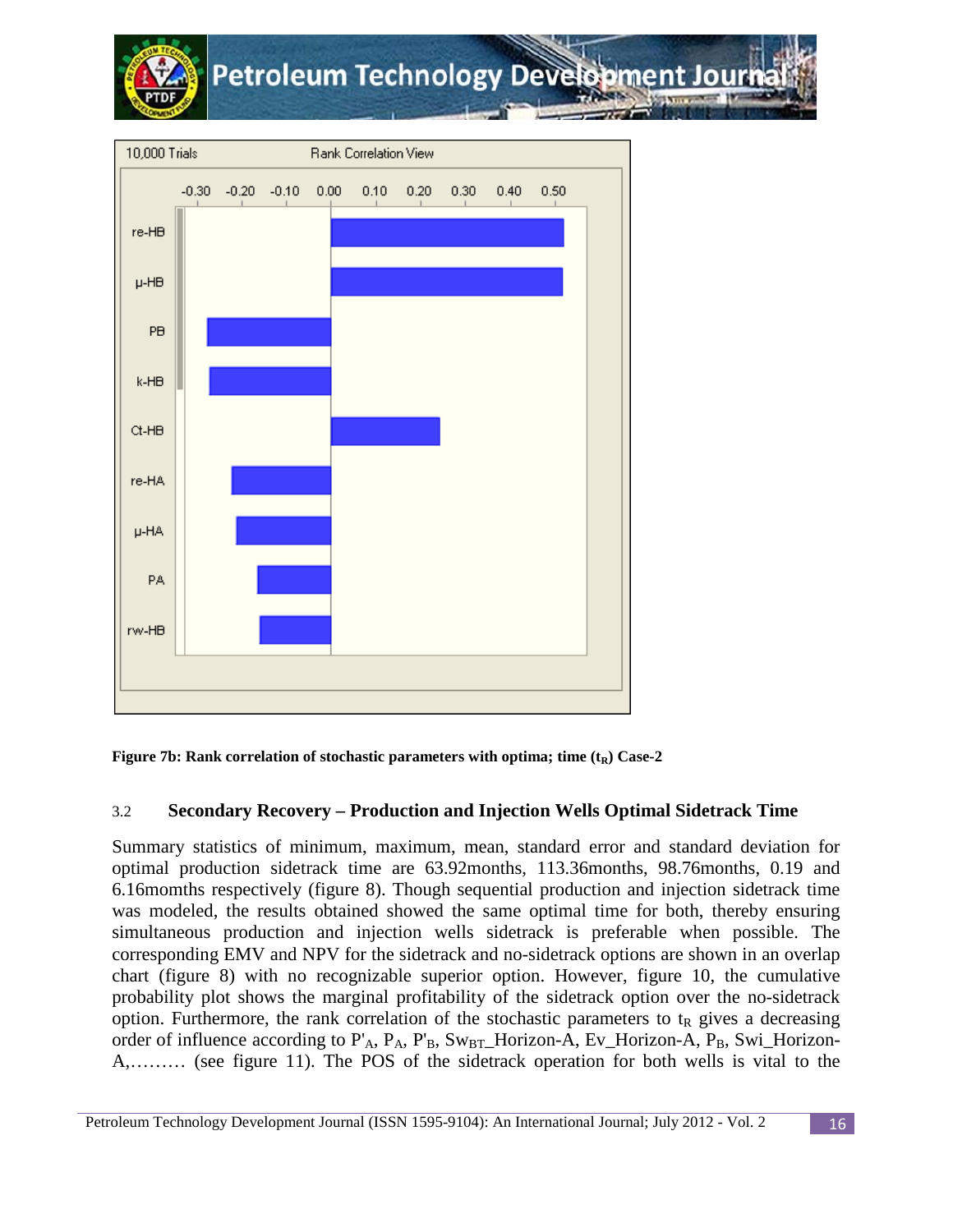

economics of the recovery process. An advantage of the water displacement method used for production prediction is the determination of watercut at optimal time for production from Horizon-B. This is displayed in figure 12 for the 1000 Monte-Carlo Simulation runs with a lognormal distribution and mean of 0.9067. It should be noted that the associated water disposal and treatment cost is not considered, but assumed been part of the fixed and variable production cost.



**Figure 8: Optimal production-injection well sidetrack time distribution**  $(t_R)$ 



**Figure 9: Distribution of EMV and NPV for the sidetrack and no-sidetrack options**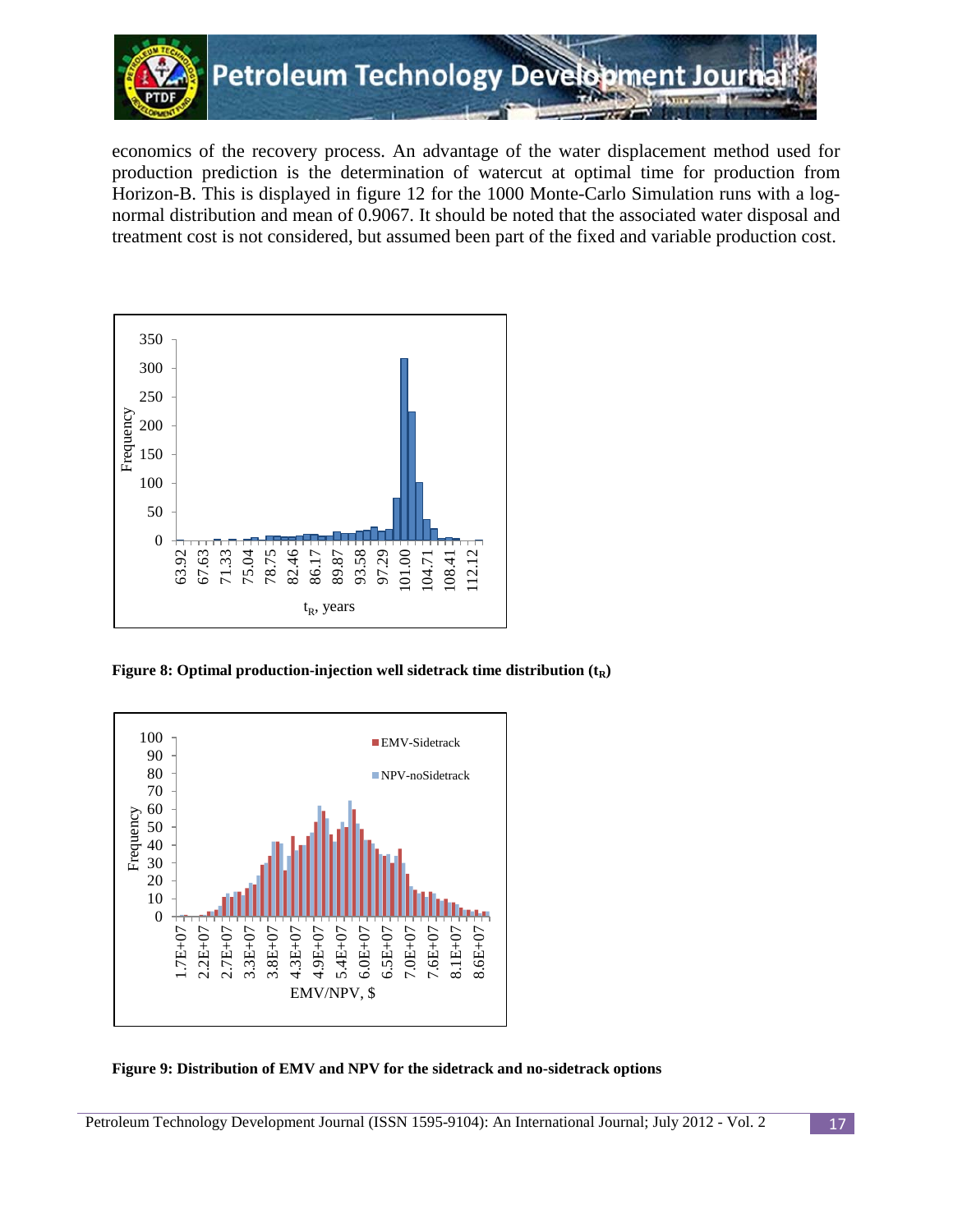

**Figure 10: cumulative probability of EMV and NPV for the sidetrack and no-sidetrack options**



**Figure 11: Rank correlation coefficient of stochastic parameters with optimal production-injection well sidetrack time**.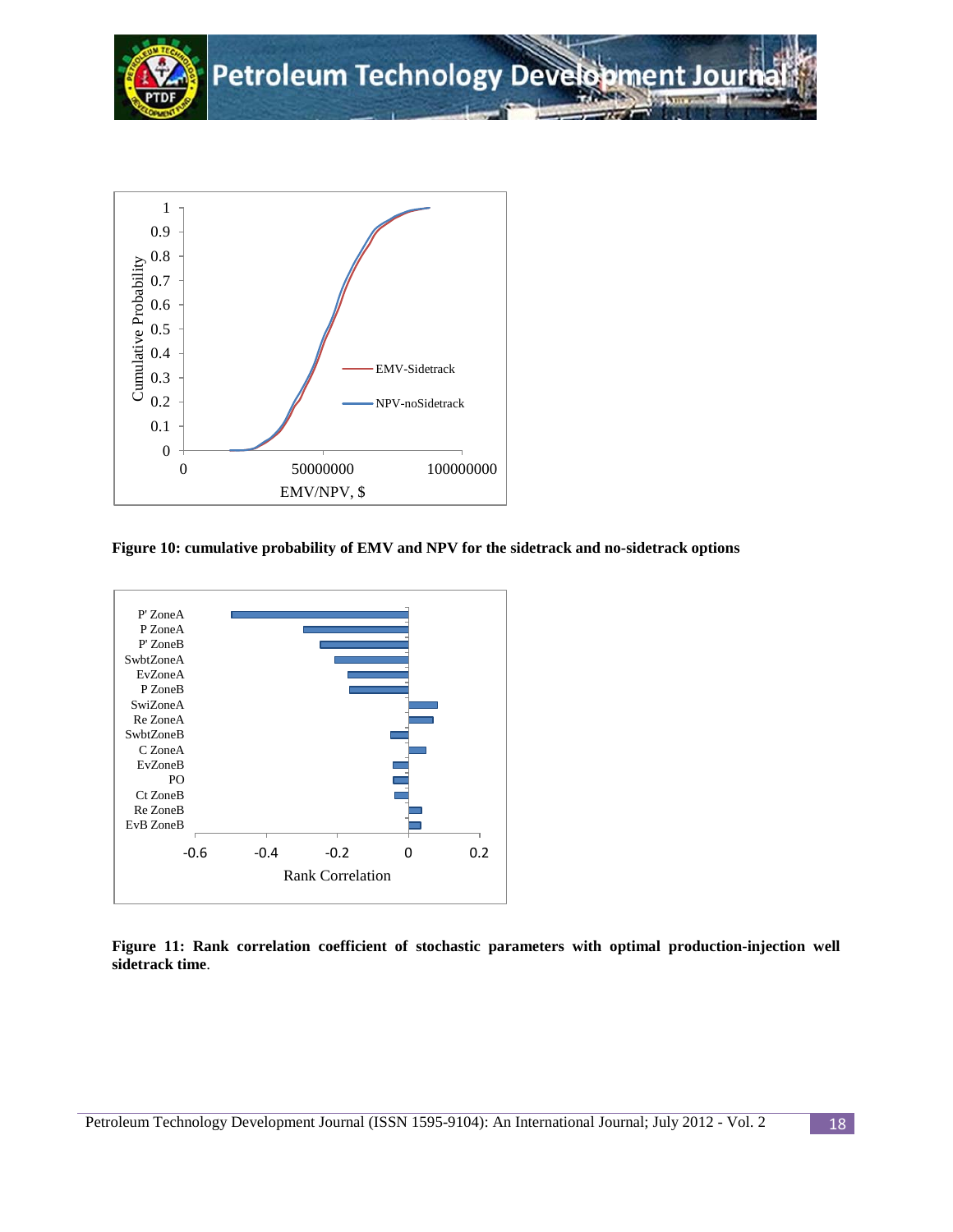

Figure 12: Watercut of production from Horizon-B at t<sub>R</sub>.

## **4. Discussion**

Exploration cost is not included as the analysis was used for comparative analysis of the decision to sidetrack or not. So the results obtained are valid but the use for return-on-investment as a tool for decision making should include the finding-cost. For the secondary recovery case, the cost of produced water disposal and treatment was not considered. The mean water-cut at optimal sidetrack time was as high as 0.92 for production from Horizon-B. Therefore, it is necessary to include water treatment and disposal cost.

The Arps' exponential decline model was the basis for predicting oil production for recovery under natural depletion. The model has been tested and verified from theory<sup>[22](#page-18-0)</sup> and other form of Arps' models such as hyperbolic has been applied to water flooding, the model by  $Yang^{23}$  $Yang^{23}$  $Yang^{23}$  that was based on Buckley-Leverett's 1-D frontal displacement derivation was verified.<sup>[24](#page-18-2)</sup> . So, the analytical prediction models are suitable for single well systems. For multi-well system, Orodu et al.<sup>[25](#page-18-3)</sup> had recommended material balance application to allocation of injected water for secondary recovery by water flooding<sup>26</sup>. However, for production forecast under any recovery mechanism, the material balance (tank model) approach of multi-well system using multi-tanks is an option. Bitsindou<sup>[27](#page-18-5)</sup> developed a dynamic model that incorporates nodal analysis, material balance and

l

<span id="page-18-0"></span> $^{22}$  Fetkovich, op. cit.<br> $^{23}$  Yang, op. cit.

<span id="page-18-4"></span>

<span id="page-18-3"></span><span id="page-18-2"></span><span id="page-18-1"></span><sup>&</sup>lt;sup>24</sup> Orodu, Tang and Anawe, op. cit.<br>
<sup>25</sup> Ibid<br>
<sup>26</sup> Chapman. L. R. and Thompson, R.R.: "Waterflood Surveillance in the Kuparuk River Unit with Computerized Pattern Analysis," *JPT* (1989) 41, No. 3, 277-282.<br><sup>27</sup> Bitsindou, A. B.: "Matching of Production Performance Using Dynamic Nodal Analysis," PhD dissertation,

University of Tulsa, Oklahoma (2002)

<span id="page-18-5"></span>Petroleum Technology Development Journal (ISSN 1595-9104): An International Journal; July 2012 - Vol. 2 19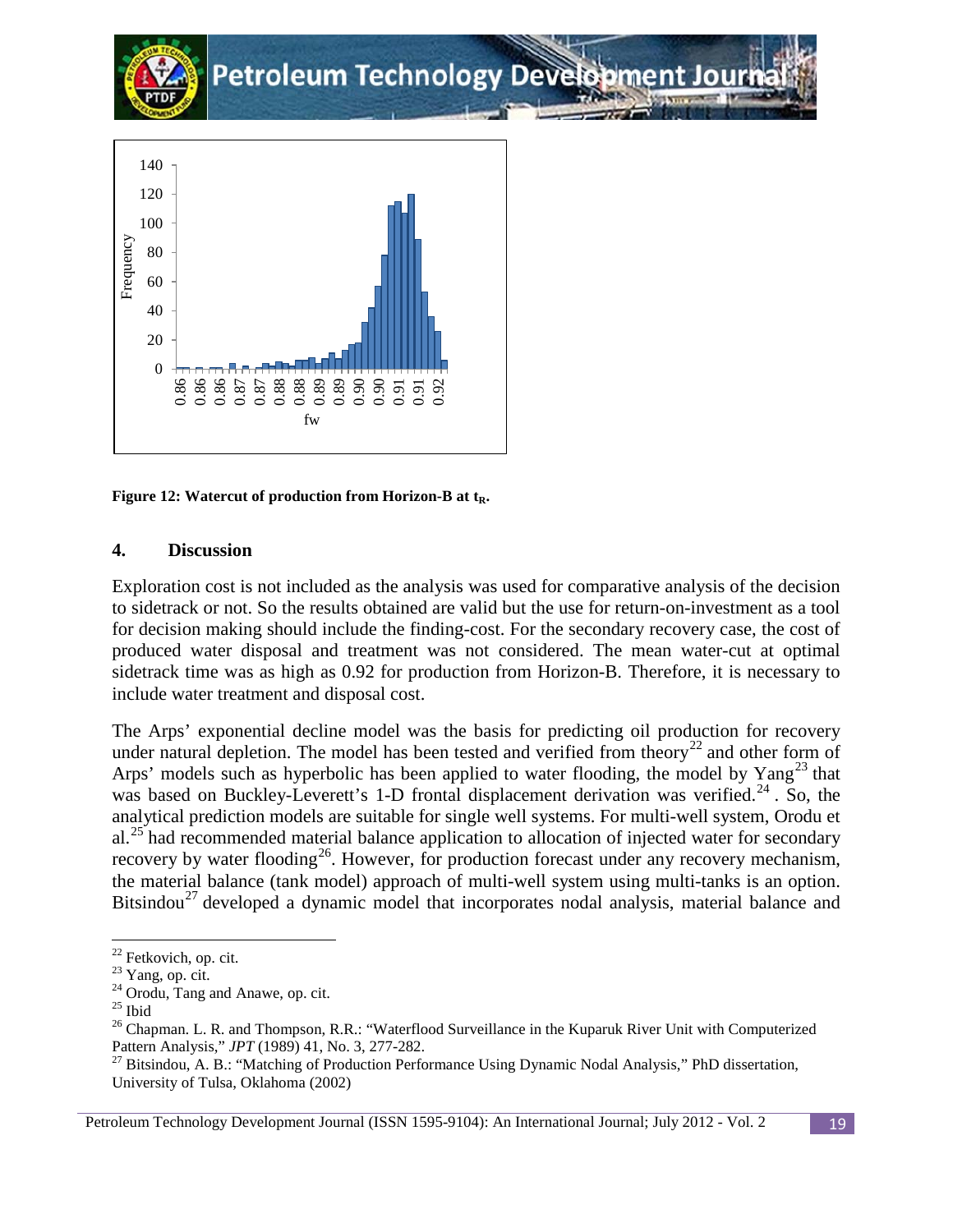

decline analysis. The point of interest is that of the multi-tank model having radial regions around the well (well region) and a larger region (reservoir region) with multi-phase flow across the tanks and regions through transfer coefficients. Other means of injected fluid allocation are qualitative. The solution for multiple zones (horizons) is possible, however, complex based on the decision tree schematic and optimization.

Apart from EMV, as a criterion for computing optimal sidetrack time, other methods are subjective in nature due to no particular value but a range of values. These methods are volatility and probability of profit of the sidetrack option over the no-sidetrack option<sup>[28](#page-19-0)</sup>.

## **5. Conclusion**

In-view of maximizing well utilization across horizons, by-passed reserves and marginal accumulation, optimal production (and injection) well sidetrack time was evaluated for production under natural decline (primary recovery) and waterflood (secondary recovery), the conclusion drawn are;

- 1. The probability of success of the sidetrack operation is more vital than other parameters, including oil price.
- 2. For the case of production and injection well sidetrack for the secondary recovery, simultaneous production-injection well sidetrack is optimal compared to sequential sidetrack.
- 3. Material balance (tank model) may be the best option to study different production mechanism. In addition, multi-tank model based on transfer coefficient between the tanks is an option for dynamic production forecast of multi-well system due to well interaction.
- 4. The option to sidetrack was more profitable than the no-sidetrack based on probability density. However, that of secondary recovery required the use of cumulative probability curve due to the indistinguishable overlap of the probability density of both options.

<sup>&</sup>lt;sup>28</sup> Lerche, I., Noeth, S., 2004, "sidetrack and recompletion risks in oil fields-I Recompletion Decisions based on Estimated Net present Valuue – In Economics of Petroleum Production, A Compendium Volume 1: Profit and Risk, Multi-Science Publishing Co. Ltd, UK, pp 165-191

<span id="page-19-0"></span>Petroleum Technology Development Journal (ISSN 1595-9104): An International Journal; July 2012 - Vol. 2 20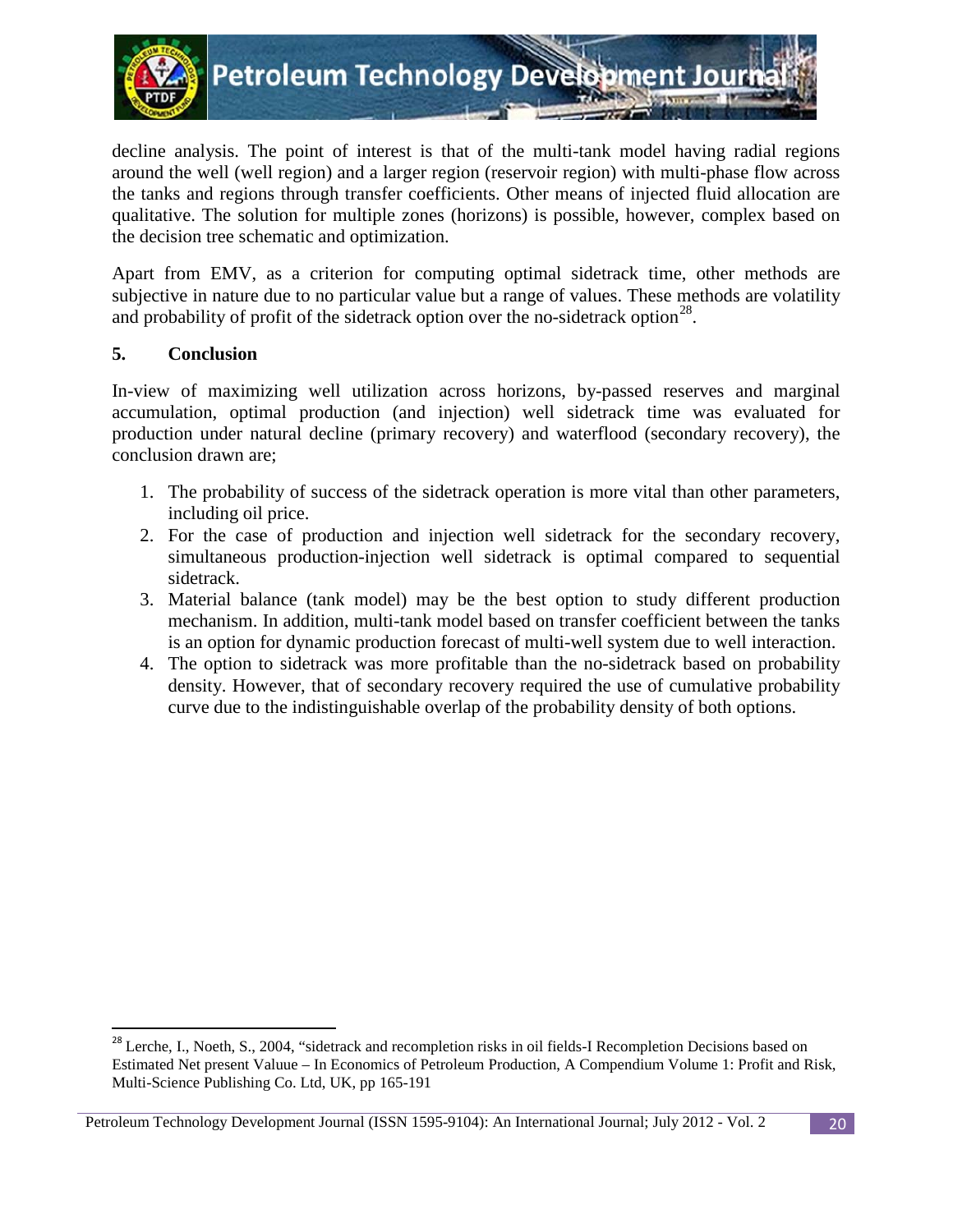

## **Appendix – A**

## **Table A1: Economic and Reservoir Parameters (Primary Recovery)**

| <b>Economic Parameters</b>                        | Symbol           | Minimum | Most Likely       | Maximum |
|---------------------------------------------------|------------------|---------|-------------------|---------|
| Oil Price, \$/bbl                                 | $P_{o}$          | 50      | 75                | 100     |
| Discount rate, %/year                             | $i_{\rm D}$      | 0.10    | 12                | 0.14    |
| Variable Prod. Cost, Horizon-A, \$/bbl            | $\alpha_A$       | 2.5     | 3.0               | 4.5     |
| Variable Prod. Cost, Horizon-B, \$/bbl            | $\alpha_{\rm B}$ | 2.5     | 3.0               | 4.5     |
| Fixed Prod. Cost, Horizon-A, %/year               | $\beta_{A}$      | 0.045   | 0.05              | 0.06    |
| Fixed Prod. Cost, Horizon-B, %/year               | $\beta_{\rm B}$  | 0.045   | 0.05              | 0.06    |
| Sidetrack Cost, Horizon-A, \$MM                   | $C_A$            | 12.0    | 15.0              | 17.0    |
| Well Cost, Horizon-B, \$MM                        | $C_{B}$          | 17.0    | 19.5              | 21.0    |
| Probability of Success (POS)                      |                  |         |                   |         |
| POS Sidetrack, Horizon-A                          | $P_A$            | 0.4     | 0.6               | 0.8     |
| POS Sidetrack, Horizon-B                          | $P_B$            | 0.4     | 0.6               | 0.8     |
| <b>Production Forecast Variables</b>              |                  |         |                   |         |
| Nominal Exp. Decline, Horizon-A, yr <sup>-1</sup> | $D_A$            |         | 0.5763            |         |
| Nominal Exp. Decline, Horizon-B, yr <sup>-1</sup> | $D_B$            |         | 0.7186            |         |
| Initial Prod. Rate, Horizon-A, bbl/yr             | $q_A$            |         | 7,300,000         |         |
| Initial Prod. Rate, Horizon-B, bbl/yr             | $q_B$            |         | 14,600,000        |         |
| Economic Prod. Limit, Horizon-A, yr               | $t_{\rm Ael}$    |         | 15.4              |         |
| Economic Prod. Limit, Horizon-B, yr               | $t_{Bel}$        |         | 13.3              |         |
| Reservoir & Well Parameters Horizon-A             |                  |         |                   |         |
| Porosity                                          | Φ                | 0.15    | 0.16              | 0.2     |
| Compressibility, psi <sup>-1</sup>                | $C_{t}$          |         | $13\times10^{-6}$ |         |
| Viscosity, cP                                     | μ                | 3       | 5                 | 9       |
| Well Radius, ft                                   | $r_{w}$          | 0.1     | 0.584             | 1       |
| Reservoir Boundary, ft                            | $r_{\rm e}$      | 490     | 600               | 820     |
| Permeability                                      | K                | 2.5     | 3.0               | 4.0     |
| Reservoir & Well Parameters Horizon-B             |                  |         |                   |         |
| Porosity                                          | Φ                | 0.175   | 0.180             | 0.220   |
| Compressibility, psi <sup>-1</sup>                | $C_{t}$          |         | $13\times10^{-6}$ |         |
| Viscosity, cP                                     | μ                | 3       | 5                 | 9       |
| Well Radius, ft                                   | $r_{w}$          | 0.2     | 0.584             | 1       |
| Reservoir Boundary, ft                            | $r_{e}$          | 490     | 600               | 820     |
| Permeability                                      | K                | 4       | 5                 | 7       |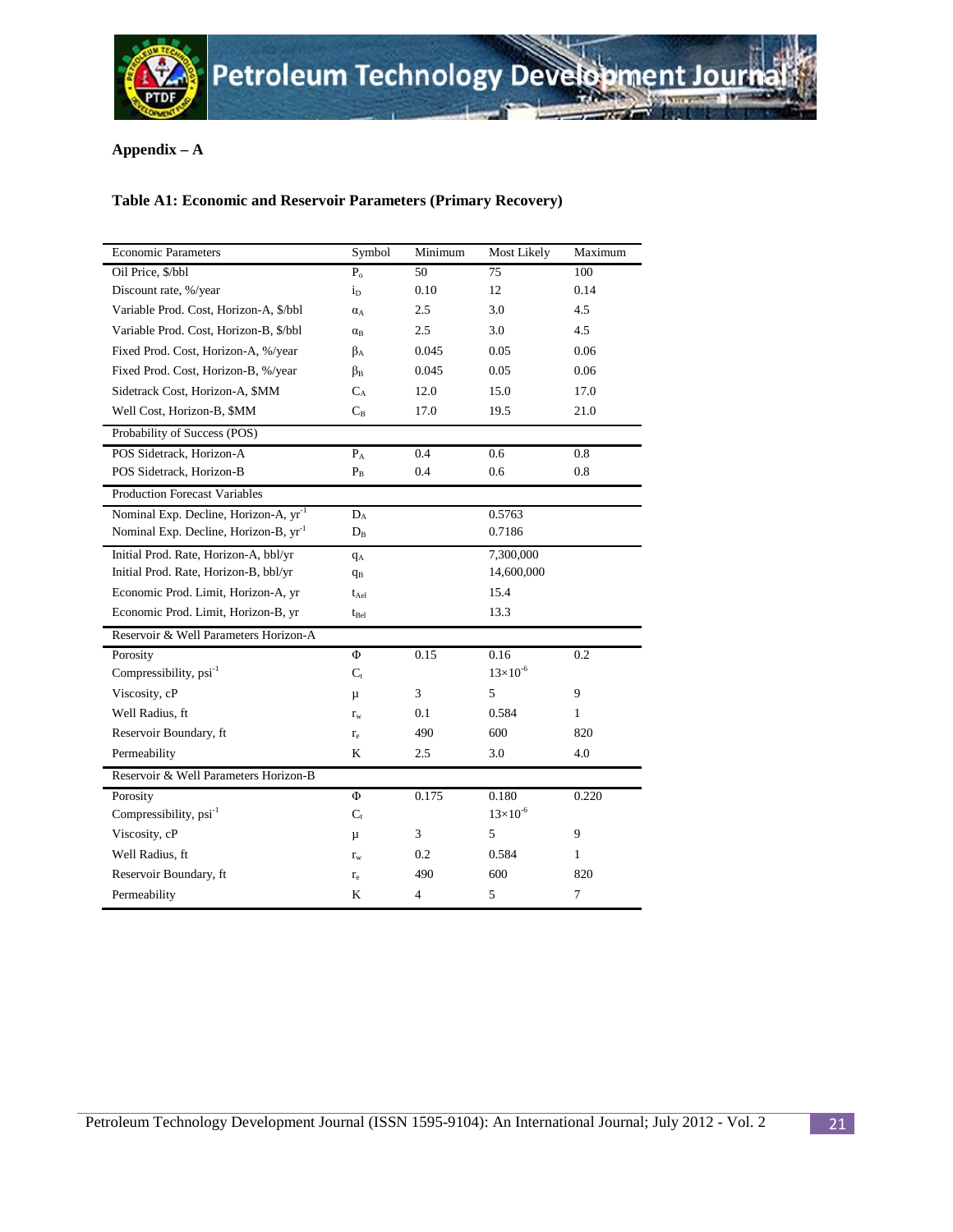

### **Table A2: Economic (Secondary Recovery)**

| <b>Economic Parameters</b>                  | Symbol        | Minimum | Most Likely    | Maximum |
|---------------------------------------------|---------------|---------|----------------|---------|
| Oil Price, \$/bbl                           | $P_{o}$       | 50      | 75             | 100     |
| Discount rate, %/month                      | $i_{\rm D}$   | 0.10    | 1.005          | 0.14    |
| Variable Prod. Cost, Horizon-A, \$/bbl      | $\alpha_A$    |         | 5              |         |
| Variable Prod. Cost, Horizon-B, \$/bbl      | $\alpha_B$    |         | 5              |         |
| Variable Inj. Cost, Horizon-A, \$/bbl       | $I_A$         |         | $\mathfrak{2}$ |         |
| Variable Inj. Cost, Horizon-B, \$/bbl       | $I_{B}$       |         | $\overline{c}$ |         |
| Fixed Prod. & Inj. Cost, Horizon-A, %/month | $\beta_{A}$   |         | 0.0025         |         |
| Fixed Prod. & Inj. Cost, Horizon-B, %/month | $\beta_B$     |         | 0.0025         |         |
| Sidetrack Cost Prod. Well, Horizon-A, \$MM  | $C_A$         | 1.500   | 1.900          | 2.500   |
| Well Cost Prod. Well, Horizon-B, \$MM       | $C_{B}$       | 2.000   | 2.800          | 4.000   |
| Sidetrack Cost Inj. Well, Horizon-A, \$MM   | $C_A$         | 0.400   | 0.475          | 0.900   |
| Well Cost Inj. Well, Horizon-B, \$MM        | $C_B$         | 0.600   | 0.700          | 1.500   |
| Probability of Success (POS)                |               |         |                |         |
| POS Sidetrack Prod. Well, Horizon-A         | $P_A$         | 0.3     | 0.6            | 0.8     |
| POS Sidetrack Prod. Well, Horizon-B         | $P_{B}$       | 0.3     | 0.6            | 0.8     |
| POS Sidetrack Inj. Well, Horizon-A          | $P_{A}$       | 0.3     | 0.6            | 0.8     |
| POS Sidetrack Inj. Well, Horizon-A          | $P_{A}$       | 0.3     | 0.6            | 0.8     |
| <b>Production Forecast Variables</b>        |               |         |                |         |
| Initial Prod. Rate, Horizon-A, bbl/yr       | $q_A$         |         | 7,300,000      |         |
| Initial Prod. Rate, Horizon-B, bbl/yr       | $q_B$         |         | 14,600,000     |         |
| Economic Prod. Limit, Horizon-A, yr         | $t_{\rm Ael}$ |         | 15.4           |         |
| Economic Prod. Limit, Horizon-B, yr         | $t_{Bel}$     |         | 13.3           |         |